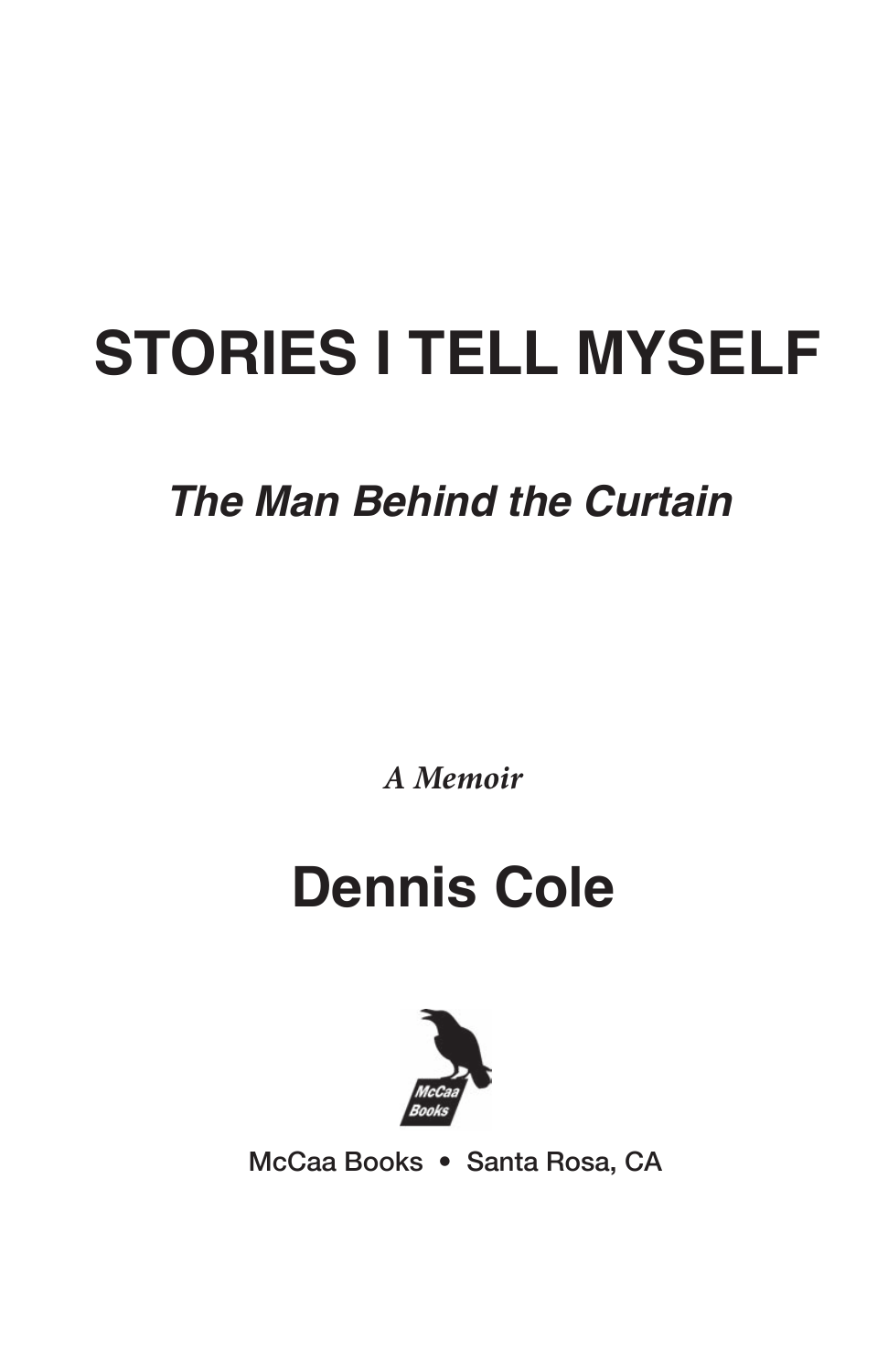

McCaa Books 684 Benicia Drive #50 Santa Rosa, CA 95409

#### Copyright © 2021 by Dennis Cole All rights reserved

Without limiting the rights under copyright reserved above, no part of this publication may be reproduced, distributed, or transmitted in any form or by any means, or stored in a database or retrieval system, without the prior written permission of both the copyright owner and the publisher of this book, except in the case of brief quotations embodied in critical articles or reviews.

> First published in 2021 by McCaa Books, an imprint of McCaa Publications.

ISBN 978-1-7378683-2-3 Paperback

Printed in the United States of America Set in Minion Pro Book design by Waights Taylor Jr. Cover Design by Dennis Cole

www.mccaabooks.com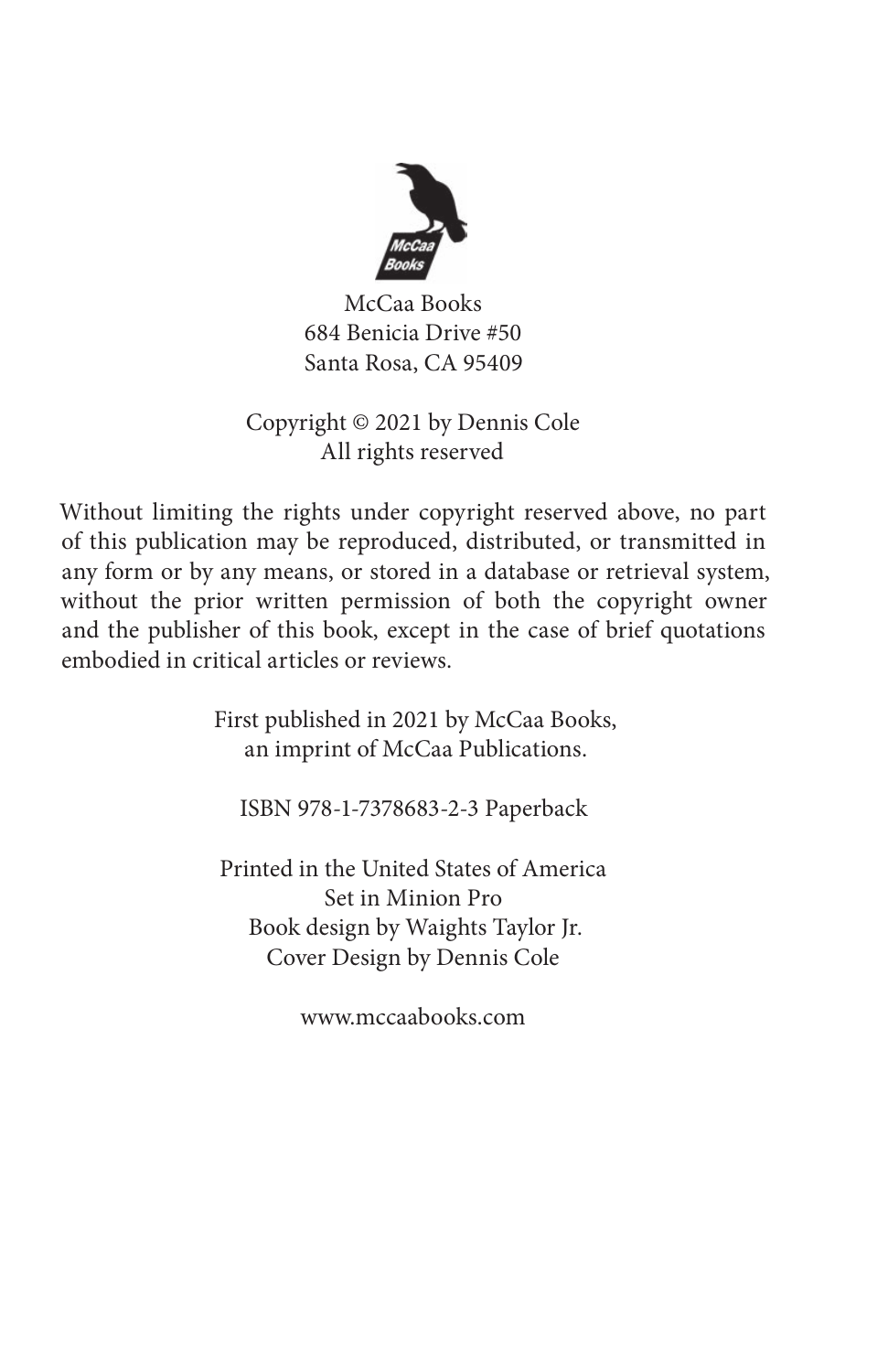### **Contents**

### **GROWING UP YEARS**

| The Monster in the Bucket  12 |  |
|-------------------------------|--|
|                               |  |
|                               |  |
|                               |  |
|                               |  |

### **BOY SCOUT YEARS**

### **SURFING YEARS**

#### **TRAVEL YEARS**

### **COLLEGE YEARS**

| The Nine-Pound Yam   106 |  |
|--------------------------|--|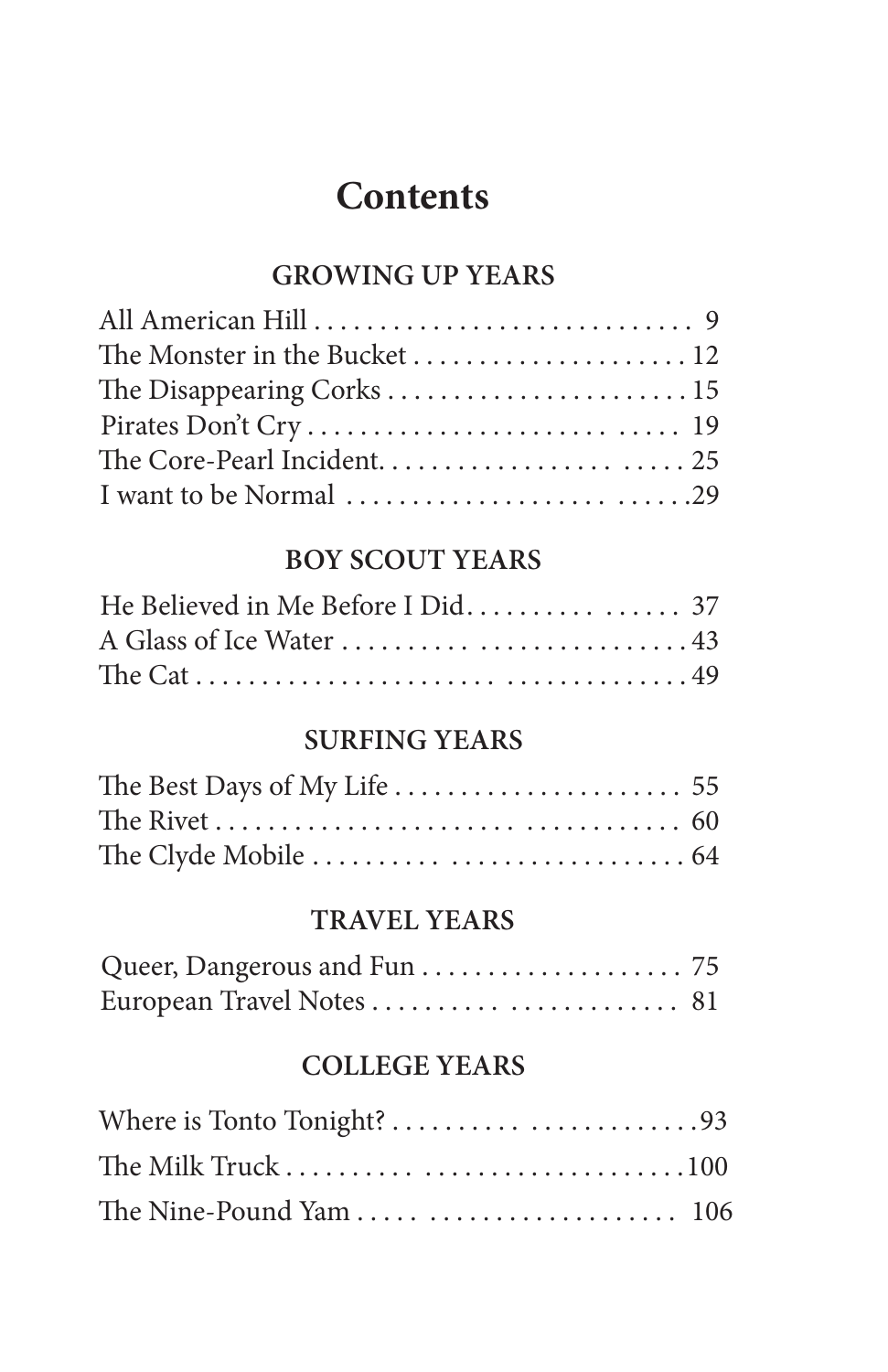### **OUR DREAM YEARS**

| Roy Visits the Cardboard House  113 |  |
|-------------------------------------|--|
| Mervin Feigenbaum 119               |  |
| Meeting Mr. Bertano  125            |  |
|                                     |  |
|                                     |  |
| Betwixt and Between  142            |  |
| Dreams Grow Slow in Idaho 146       |  |
| Two-Jacket Cups of Coffee  151      |  |
|                                     |  |
| One Dream, Two Dreamers 159         |  |

### **ME AND THE GIRLS**

| Oz Was Everyone's Friend 179 |  |
|------------------------------|--|

### **TRAVEL TO SOUTHEAST ASIA**

| Looking into the Deep 199 |  |
|---------------------------|--|

### **TRAVELING**

| Sailing into Desolation  207 |  |
|------------------------------|--|
|                              |  |
| Acknowledgments  231         |  |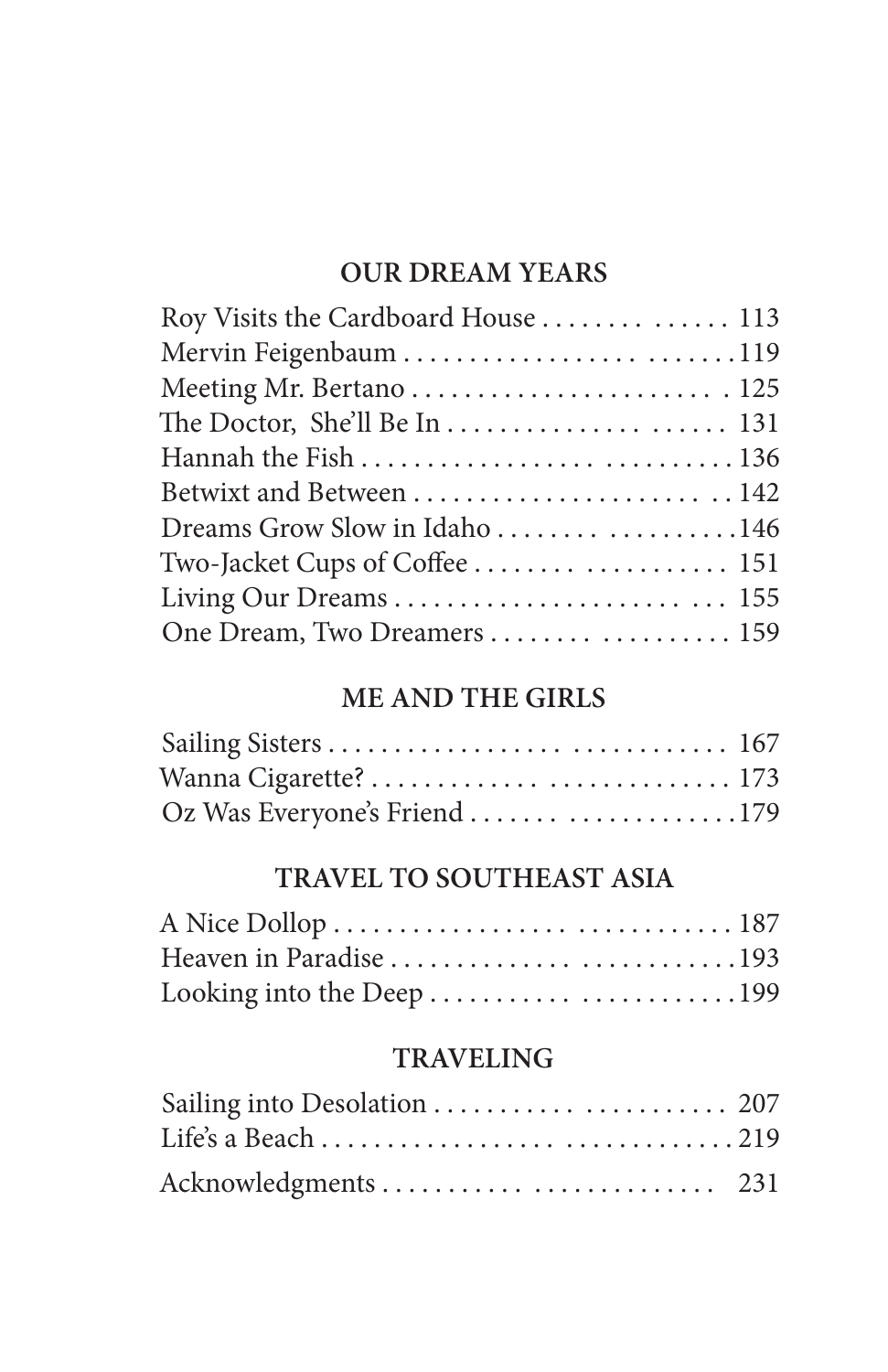### **GROWING UP YEARS**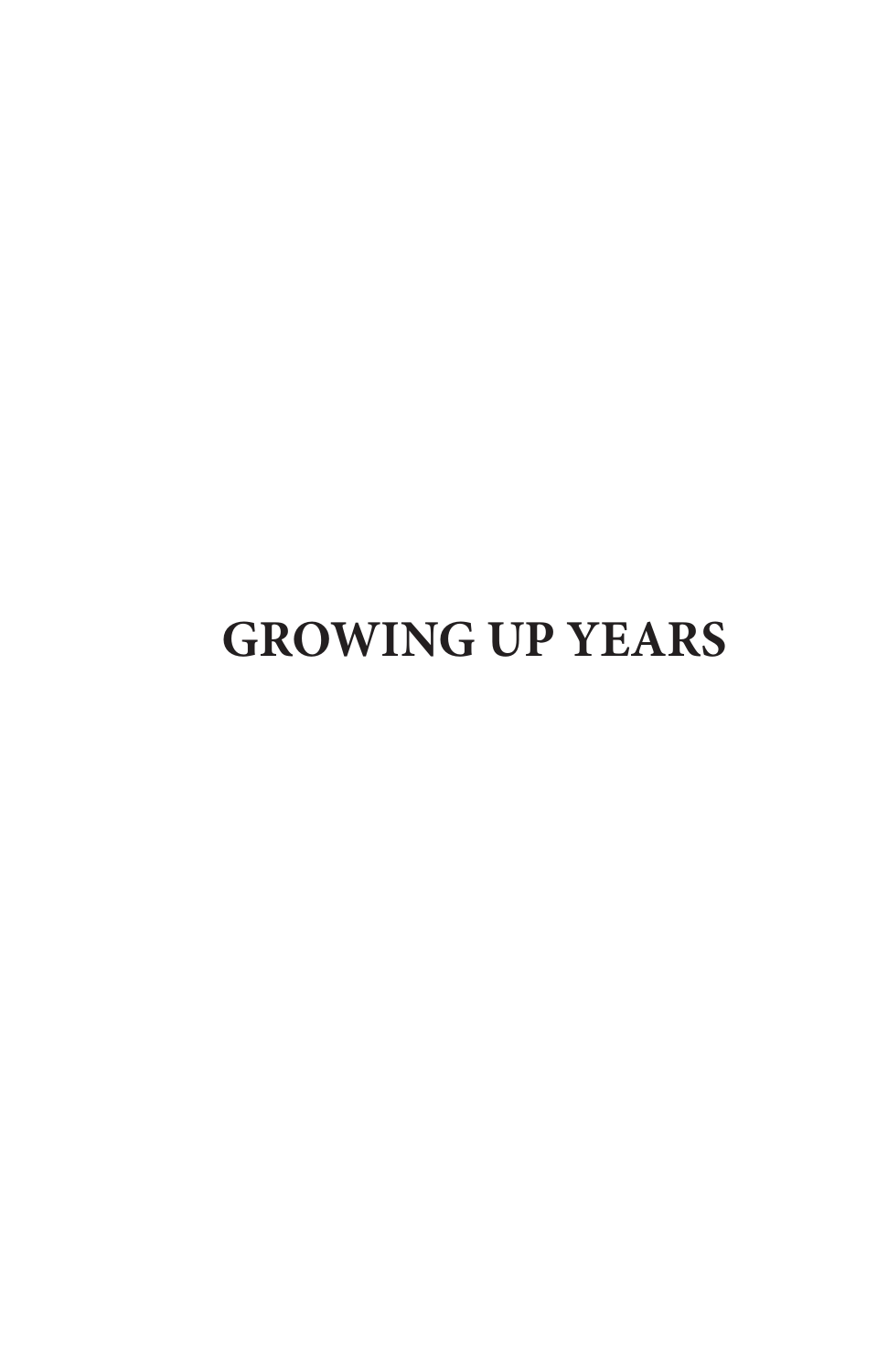STORIES **I TELL MYSELE** 

### **All American Hill May 1942**

**CC** FIR, WAKE UP DENNIS," came the whispering voice of my father. "You're going with me today."

I wrestled with the blankets that had twisted around me and rolled out of bed.

"Gosh, today I get to go with Dad." I quickly pulled on my pants and dove into my tee shirt and my bare feet automatically started moving toward the kitchen.

Mom appeared in the hallway with a load of laundry in her arms, "Well aren't you the early bird?"

"Dad and me going to work today." I crouched down and scooted underneath the bundle and popped into the kitchen. I stared out the window. It was dark. I was puzzling: Is it still yesterday or was it today?

I heard a clacking sound and saw Dad scraping steaming oatmeal into two bowls, "Come on and eat your breakfast.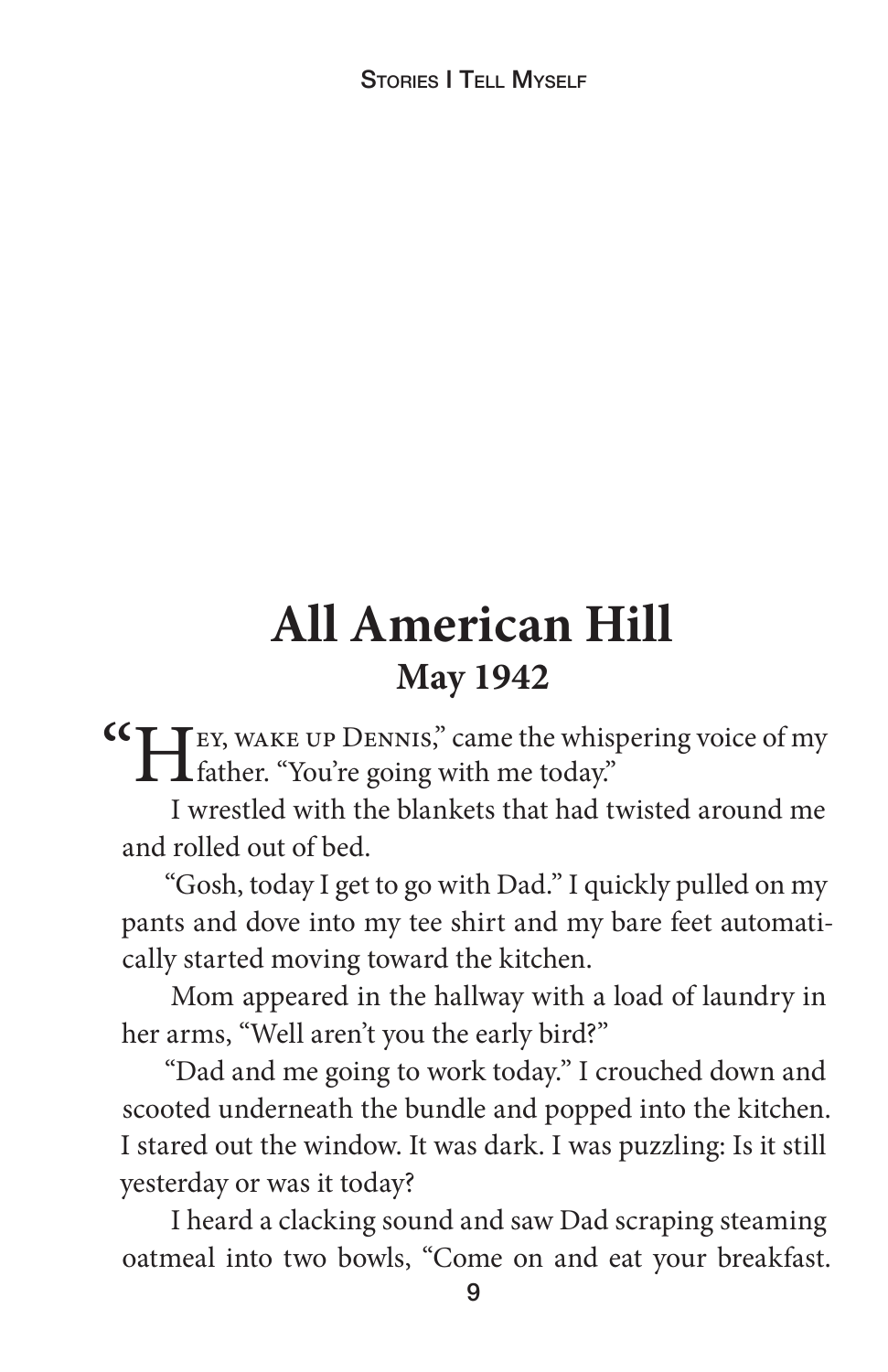Grab the milk out of the fridge." We sat at the table and ate in silence.

I started digging a milk canal around the edge of the bowl to form an oatmeal island with a brown sugar mountain in the center. I heard Mom holler,

"Walt, are you sure it's safe to take Dennis on the bike?"

I hunched down trying to hide behind my oatmeal listening. Mom was always worrying about me, trying to keep me safe. Dad answered, "I'll take it easy on the hill, he'll be fine." Then he sees me just sitting at the table and says, "Hey, hurry up and eat."

Earlier in the week I'd watched Dad measure and cut wood to build a box. He mounted it over the rear tire of his bicycle. He told me he could carry tools and stuff in the box, even little kids. I was only two years old and had never ridden on a two wheel bicycle before.

Riding to the boatyard, being with my Dad all day meant I was growing up. For several days now there had been talk about my going to work with Dad. I didn't understand all the reasons behind this plan, but I'd heard something about saving gas coupons and taking me to the boatyard would be better than me hanging around the house all day. Going with Dad meant I could know stuff and help out around the boatyard. I was ready to do whatever needed to be done.

Dad yelled from the garage, "Dennis, you almost ready?"

I shoveled up the last of my oatmeal, put my bowl in the sink and hurried out to the garage. He was putting things into a big canvas bag: measuring tape, ring of keys, note book, towels, a bag lunch, and some other stuff I didn't know what it was .

"You better get a sweater it feels chilly this morning." When I returned Dad had rolled his bike out into the front yard. He tied the canvas bag around the handle bars and with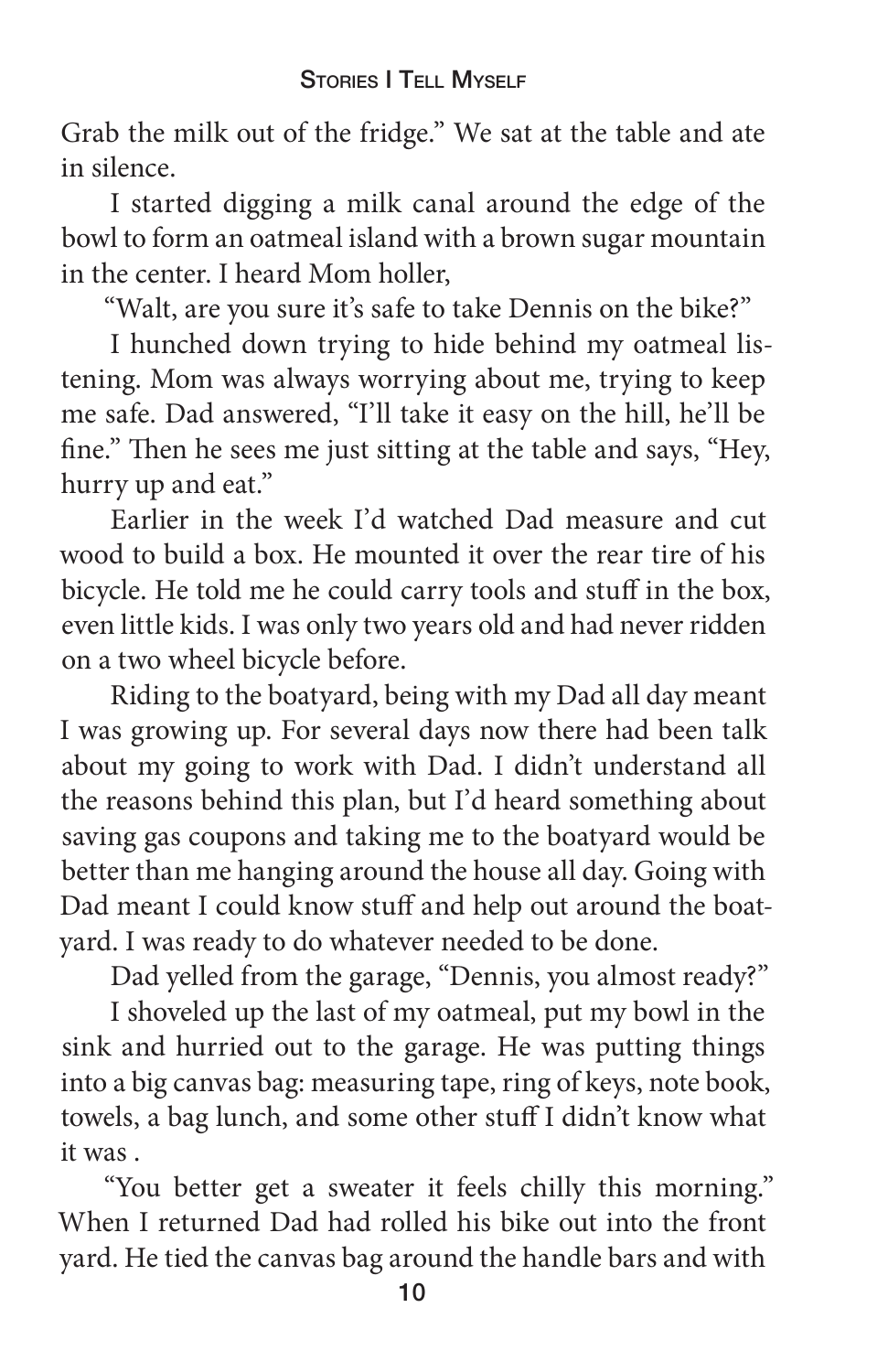his assistance, I popped into the wood box. There I sat with my knees up to my chest, my hands gripping the sides. I was ready to blast off.

Mom and my sister Nancy, still wearing her pajamas, came out on the front porch and waved goodbye as we rode down Aliso Street. The first thing I noticed was how fast we were moving. It was exciting to be riding along in the open air. I could smell the grass in the field and saw things like a gray cat sitting on the hood of a car and a tennis shoe in the middle of the road, looked like it had been run over. Dad kept talking to me over his shoulder, "you okay?"

"Yeah." He couldn't see me, but I was smiling like a jacko'-lantern. We went three blocks, and turned on Cliff Drive, I could see the harbor down below and the gray, blue ocean beyond.

In a couple blocks Dad stopped. He told me in a very serious voice, "Now you hold on tight, we're going down the All American hill." I wasn't sure why he was making such a fuss about the hill, but I did what he said. As soon as we started off the bike picked up speed a lot faster than before. I got low and held tight and soon we were going faster than I could think. I remember feeling the air singing in my ears, and making my eyes watery. The tires spit gravel and everything blurred and I let out a "yippy" and soon we were at bottom the hill, slowing down. The ride happened so fast I didn't have time to be afraid or worry.

"Was that you making that noise?" Dad asked.

"I think so," I exclaimed in a high pitched voice, I was just loving it. In ten minutes we got to the boatyard, and our work began. From then on whenever the shipyard didn't need Dad I'd be riding in that wood box, flying down the All American hill, going to work with my Dad.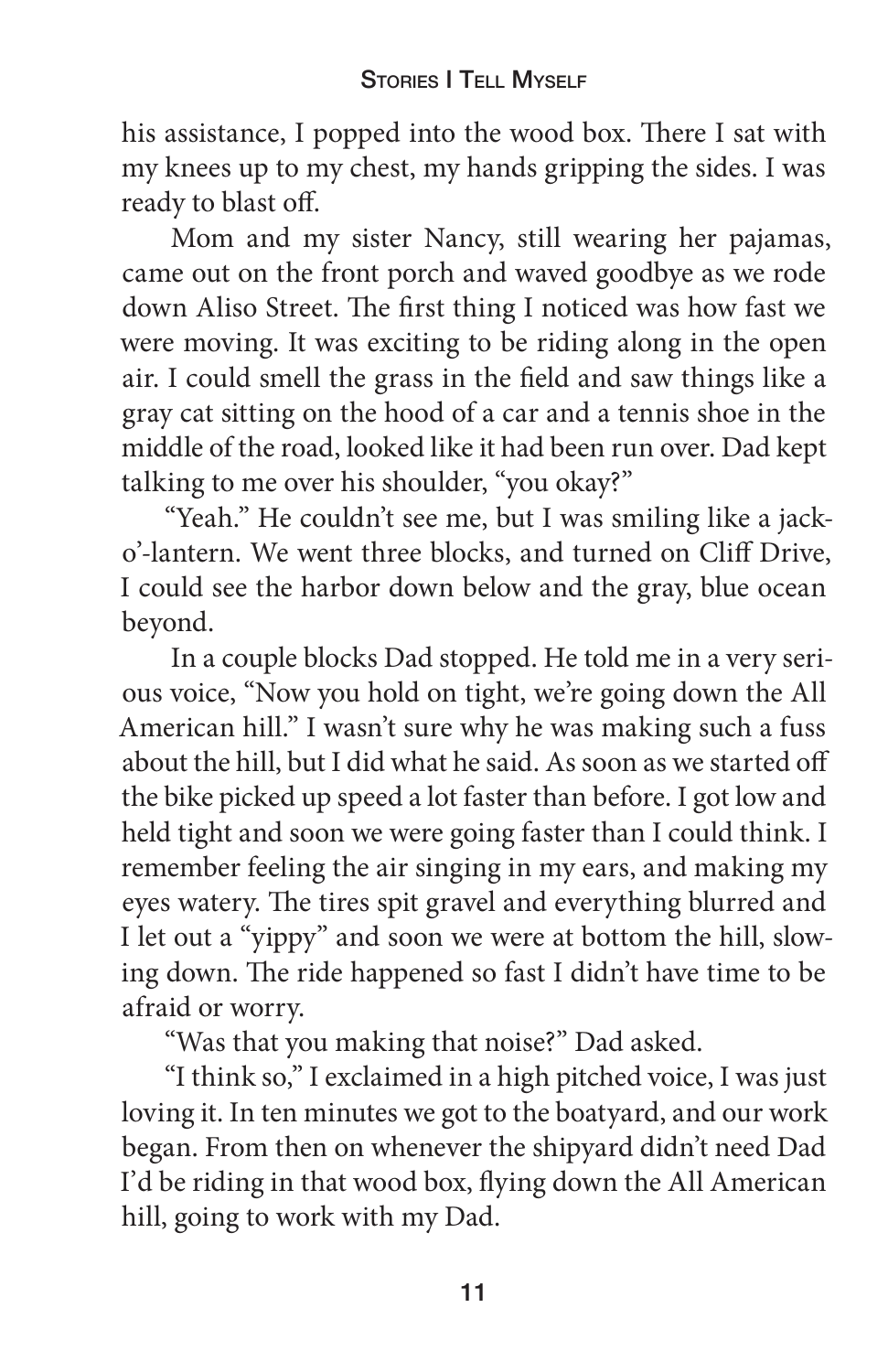#### STORIES **I** TELL MYSELE



### **e Monster in the Bucket June 1943**

IT WAS AFTERNOON. I was helping with the move to our new house at the boat yard. The loft over the boat shop new house at the boat yard. The loft over the boat shop was turned into two rooms. Since Nanci was six years older, almost thirteen, she got the big room with a door. My room was open to the shop below and had one light bulb with a pull string. I had to hunch over to move around because of the sloping roof. There was only enough space for my bed and boxes of stuff.

Carrying clothes and bedding up the ladder pooped me out. I stretched out on my bed and noticed different shapes in the wood grain of the roof framing: a lion's head; wavy grass; a wood knot growled a warning. I tried to imitate the growl. I felt like a lion. The tarpaper roofing smell mixed with odors floating up from the shop: manila rope, oakum, copper paint and sawdust. I liked my room. It was cave-like.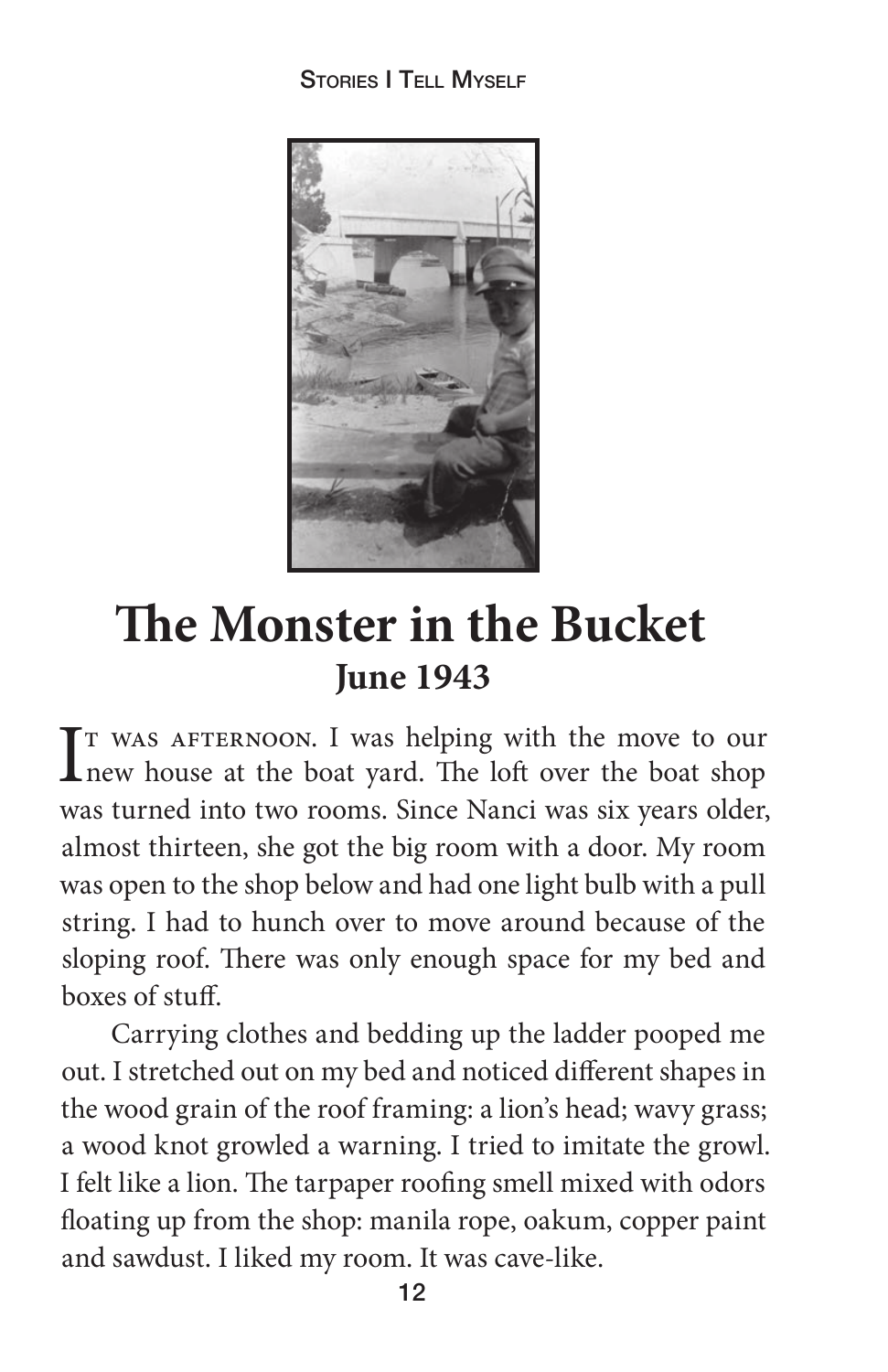My dad built an addition to the boat shop: a kitchen and large bedroom. There was no running water and no toilet only a faucet outside the shop and out house across the yard behind the paint shed. I missed having a bathroom. Stumbling to the eight-foot ladder, in the dark, going down through the shop and out into the yard was scary.

I told Dad about it and he gave me a galvanized bucket, "Just need to empty it regular." I took the bucket up to my cave and put it at the foot of the bed.

A few weeks later Mom asked about a smell coming from the loft area. "Have you emptied that bucket lately?"

Caught off-guard I said, "Well. Yes, A while ago."

Her eyes narrowed. "You need to take care of it right away."

"Okay, I'll do it." I ran outside.

A few days later Mom asked if I'd emptied the bucket.

I looked down. "I forgot."

"Well, you get up there right now and empty it, IT SMELLS TO HIGH HEAVEN!"

I went up to my cave, sat on the bed and looked at the bucket. The pee was about a half inch from the top. I didn't think it smelled. It was just another boat shop smell. I kind of liked it. I tried to lift it, but only raised one side and caused a small wave to slop over the edge, roll down my leg and onto my foot.

The pee was cold. It stung my leg and smelled bad, like monster breath. I thought of the witch and that kettle of bubbling water I'd seen on Halloween. I looked at the knot in the roof sheathing and realized it wasn't a scary growl, it was more like a terrible scream. I imagined a hand reaching out of the bucket in the middle of the night and grabbing my foot.

I heard Nanci bumping around in her room and knocked on her door. It opened an inch. "What do you want?"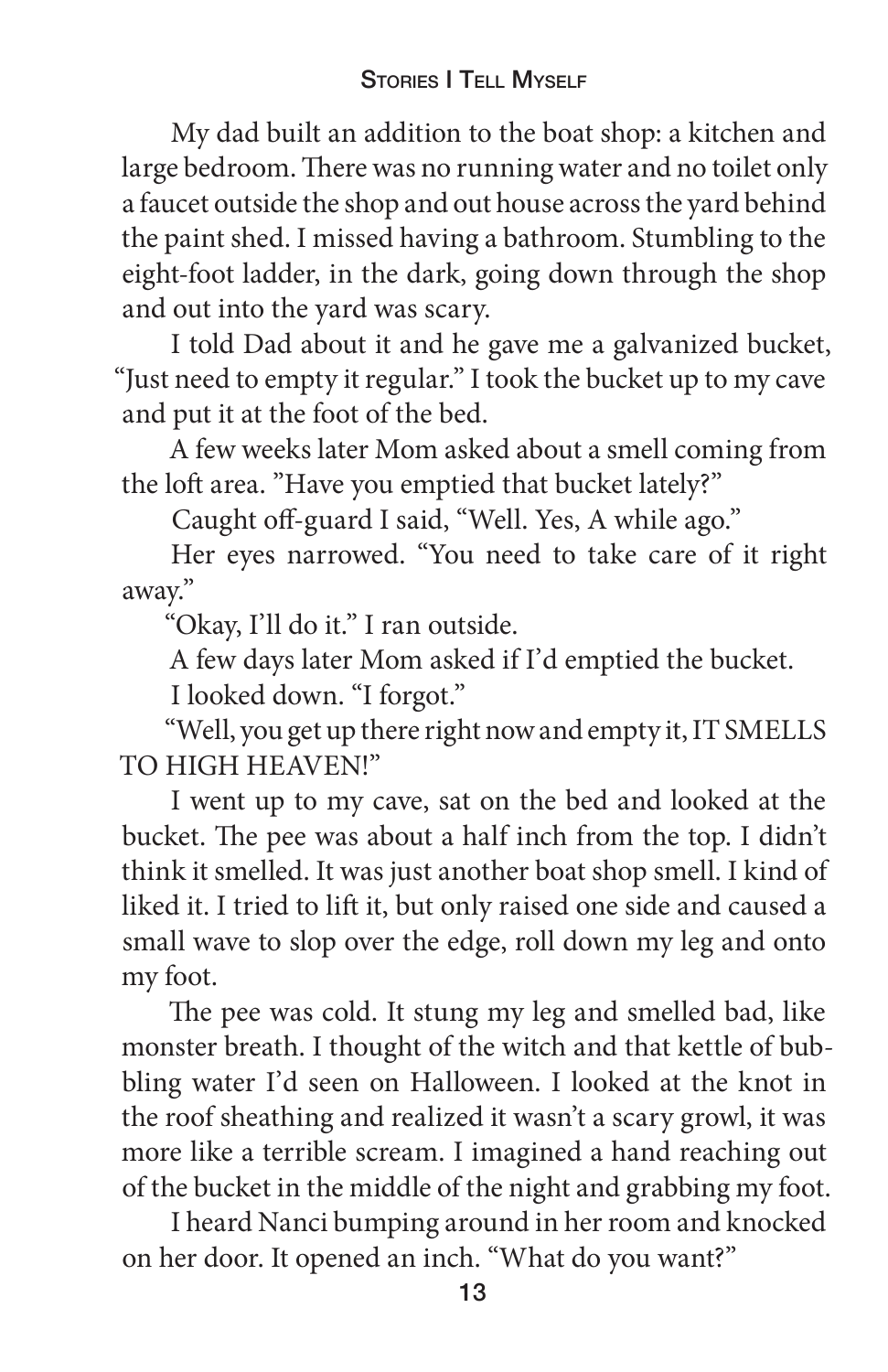#### STORIES **I TELL MYSELE**

"I need your help with something."

"What is it?"

"I can't empty my pee bucket. It's too heavy."

"I don't want to look at your bucket, I can smell it from here."

"Well, what should I do?"

She thought, then opened her door a little more. Why don't you get the gallon paint can under the ladder and a tin can from the trash and take a little bit at a time out of the bucket until you can lift it.

It took a lot of trips down the ladder and out to the yard. My bailing caused a bad smell that made my stomach twitch. I found some bamboo that looked like it needed watering and poured out the stinky stuff.

"I'm never going to let this happen again," I thought. from then on I kept a close watch on that bucket. I didn't want a monster living in my cave.

A few weeks later I noticed the bamboo had turned brown and died.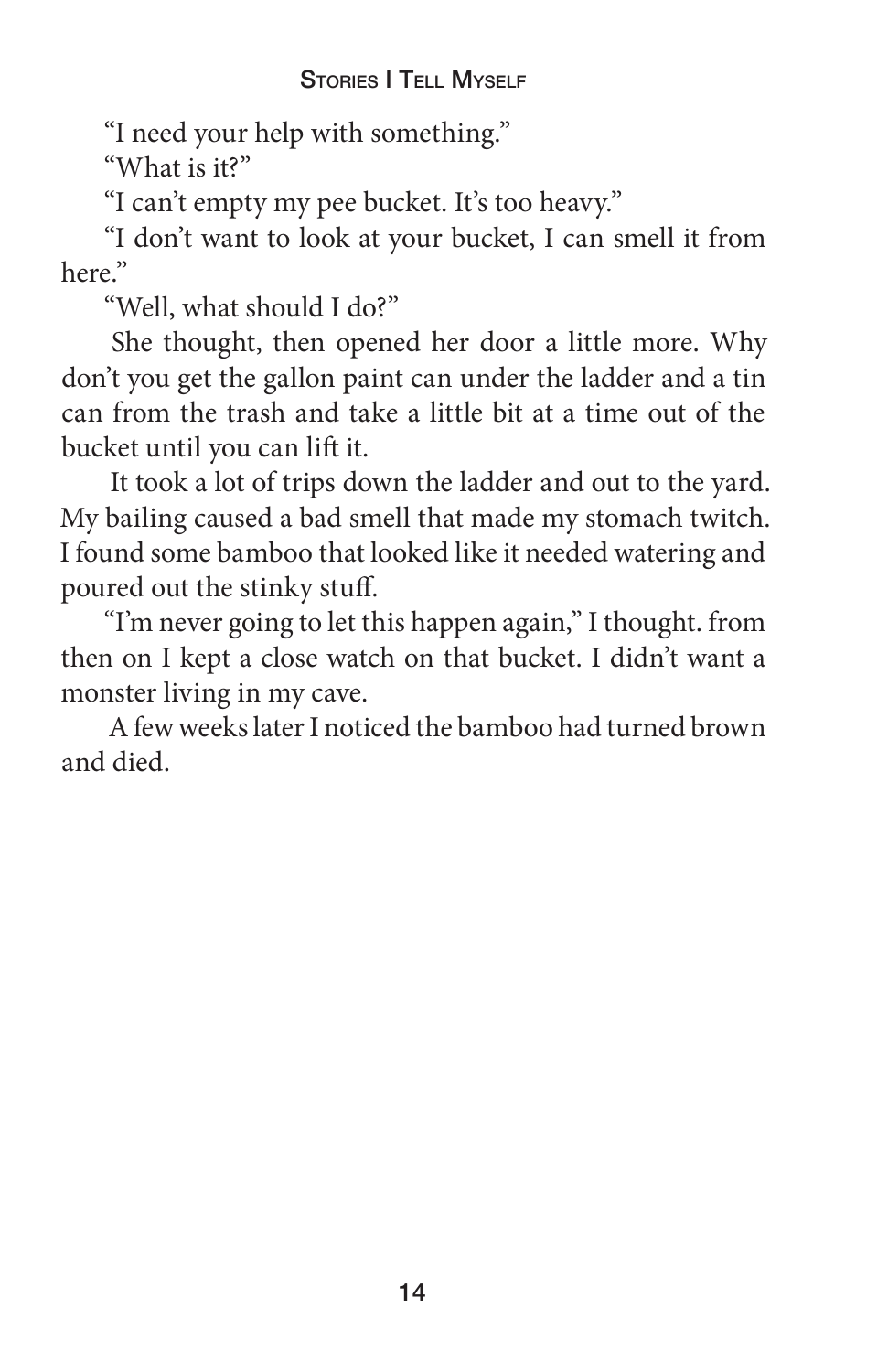

### **The Disappearing Corks June 1944**

MOVING TO THE BOATYARD CHANGED THINGS. I stepped<br>
out of my sandbox and onto sandy beaches.

One morning I was digging in the sand to see how deep I could dig. I heard Dad calling my name. "Hey Dennis, come on we're going with Demeo on his boat."

I jumped up and followed him down to the dock, untied the lines and pushed off. It was my first boat ride. Standing on the bow looking ahead, I squinted into the morning sun that bounced off the water. The air was salty and fishy. Seagulls sitting on pilings flew off as we passed. It was like being in a movie.

Dad rented rowboats and kept them pulled up on the beach. I spent hours pretend rowing trying to figured it out. With the bow pulled up on the sand and the back end floating in the water, I practiced moving one oar, then the other, and nally both together. Once I got the oars dipping and pulling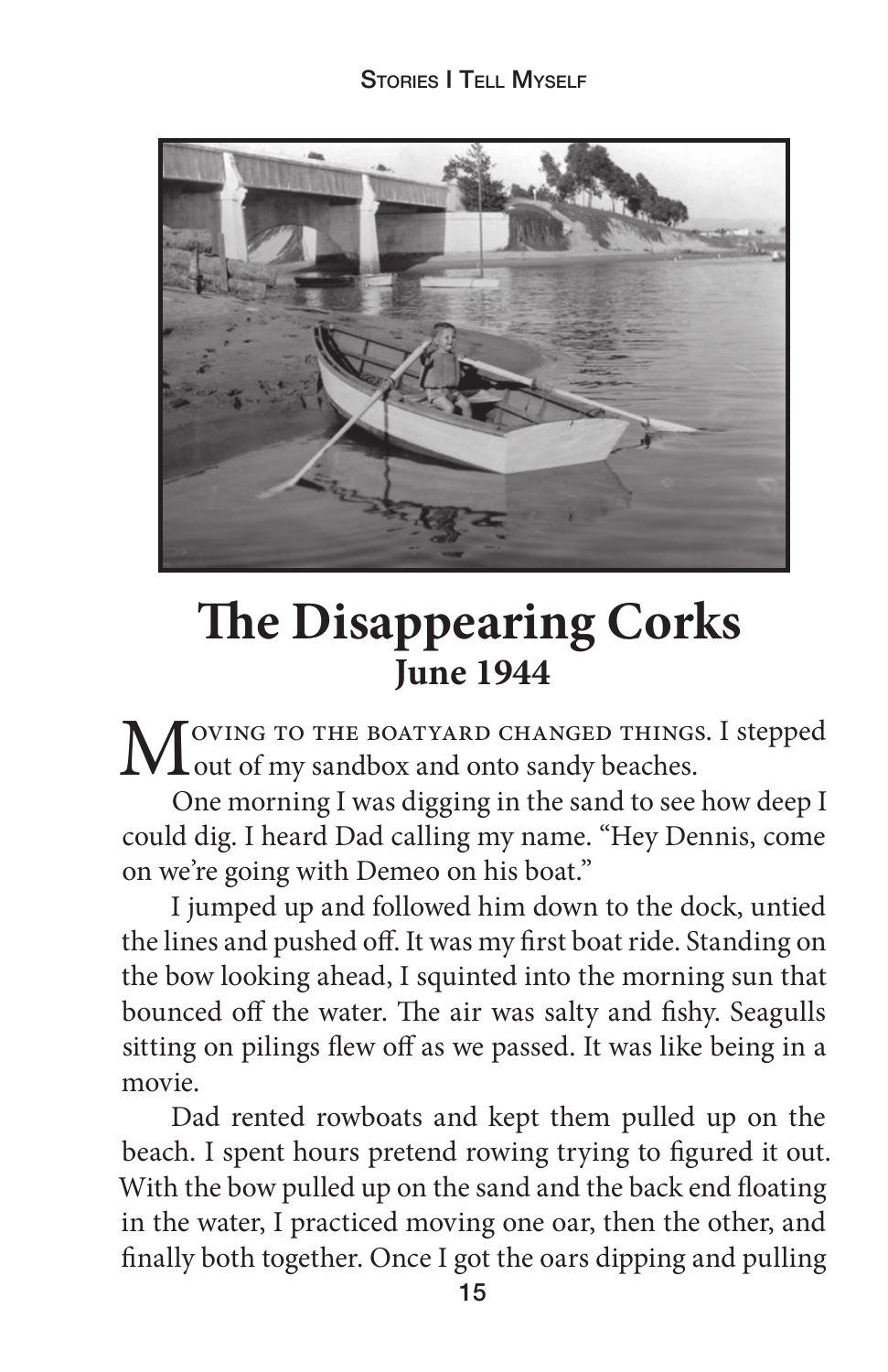through the water, the boat left the beach and the bow-line stretched tight. I stirred up whirlpools of gray sand until my four year-old arms pooped out.

I liked learning to row, but when Dad saw me moving into deep water, he told me, "From now on, if you're anywhere near the water, you need to wear a life jacket."

I didn't think that would be a problem until I found out it was stuffed with cotton and hotter than a Red Devil sucker. In the morning I started out wearing it, but when the sun came out I'd start sweating and scratching and off it came.

One day when I had one foot in my rowboat and the other on the dock the boat moved and I went into the drink. Luckily someone was nearby and yanked me out. Dad got mad.

"You lummox, You don't think about what you're doing. Your mother and I have asked you a hundred times to wear your life jacket."

"That thing's too hot to wear. It's stinky."

The next day Dad surprised me when he said to follow him down to the dock. I wasn't wearing my life jacket. Without warning, he picked me up and threw me in the water. I landed on my back. "Hey, I can't swim." I thought. Then, "Oh, he's playing a trick on me. I get what he wants me to do. I won't even try. "I sank like a rock. I didn't feel afraid, or struggle."He threw me in, now he's going to have to come get me."

Sure enough Dad dove down, clothes and all, grabbed me and pulled me to the surface. For a moment he didn't say anything and I stood there wondering, "What the heck was that all about?"

He frowned, shook his head and walked away.

I had no interest in swimming. It made me cold and getting the kicking and paddling thing figured out was tricky. I'd rather be rowing a boat.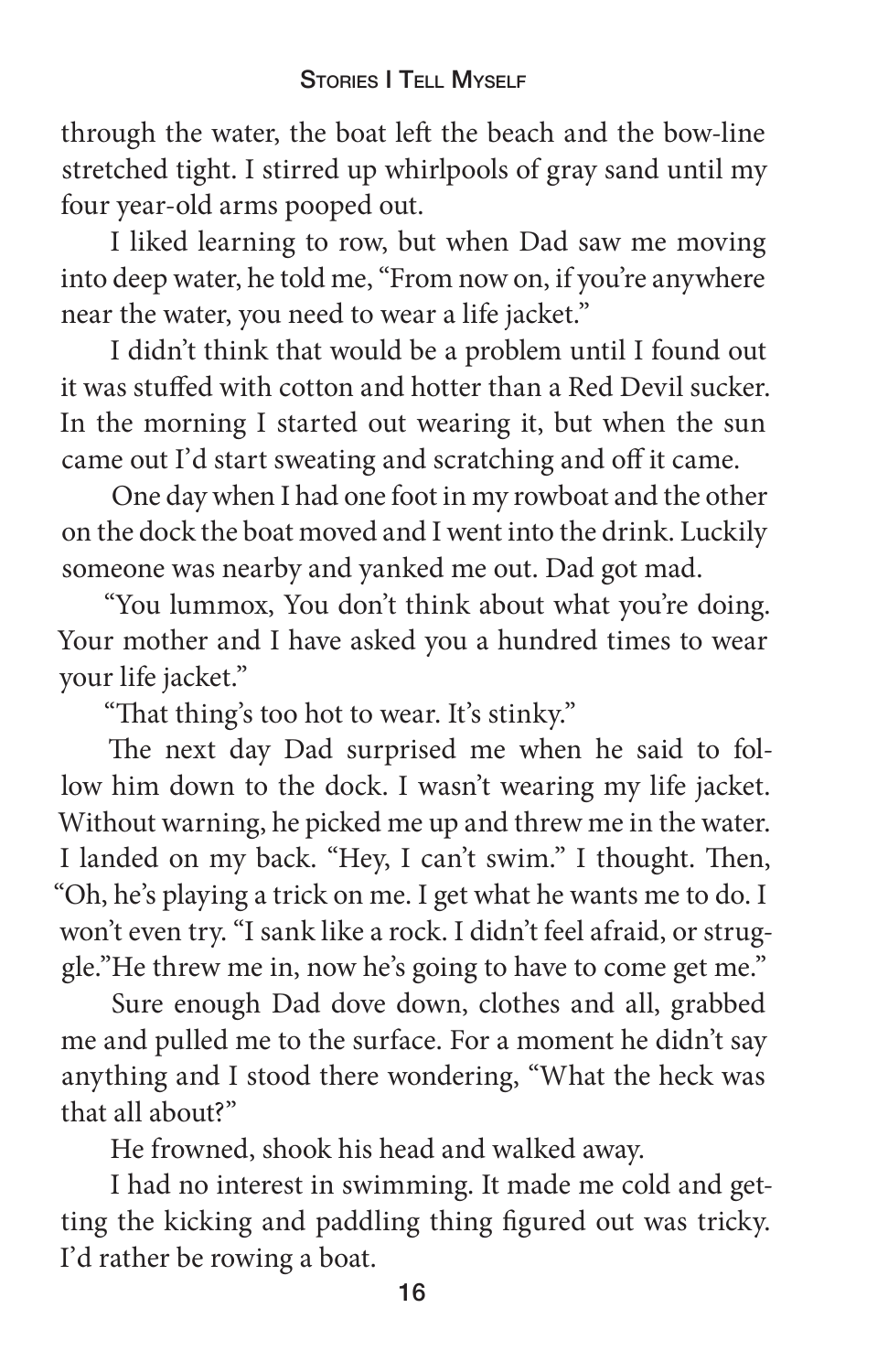A few days after my sink-or-swim test, Dad asked me to come into the boat shop.

He held up a bunch of ropes and fishing corks and said, "This is your new life jacket."

I looked it over, but it didn't make sense. He'd spliced ropes together with rows of fishing corks, front and back. There were holes for my arms to fit through and two brass spring hooks holding the jacket snug around me. "Your mom and I are going for a swim. Let's see if those corks' float you."

They went into the water right away, but I hesitated. I wasn't sure this rope-cork thing would hold me up. But, I hated my old jacket and inched my way into the water and when I was about chest deep, squatted down and pushed forward. Mom cheered as I bobbed around and said, "You're floating."

I paddled and kicked and managed to move.

I splashed my face, got salt water up my nose, but sputtered, with a grin, "I can swim! I can swim!"

From then on, I wore the cork life jacket every day. It felt cool to wear, even over my clothes. It gave me freedom to be on the docks and out on the bay. I liked going swimming with my family, especially when we swam across the channel. I dog-paddled like a swimming washing machine, splashing along, leaving a trail of foam.

At the end of my second summer wearing my cork vest, we were getting ready to go for a swim when Dad said, "Why don't you try swimming without your jacket?"

"Are you kidding? I'll sink."

"Yeah." Nanci said. "Try it Dennis."I'd never thought about getting wet without my vest on, but I tiptoed into the water, feeling like I was missing a part of me. I waded in until I was chest deep then paddled real hard and chugged along just like I always had. I heard everyone laughing, cheering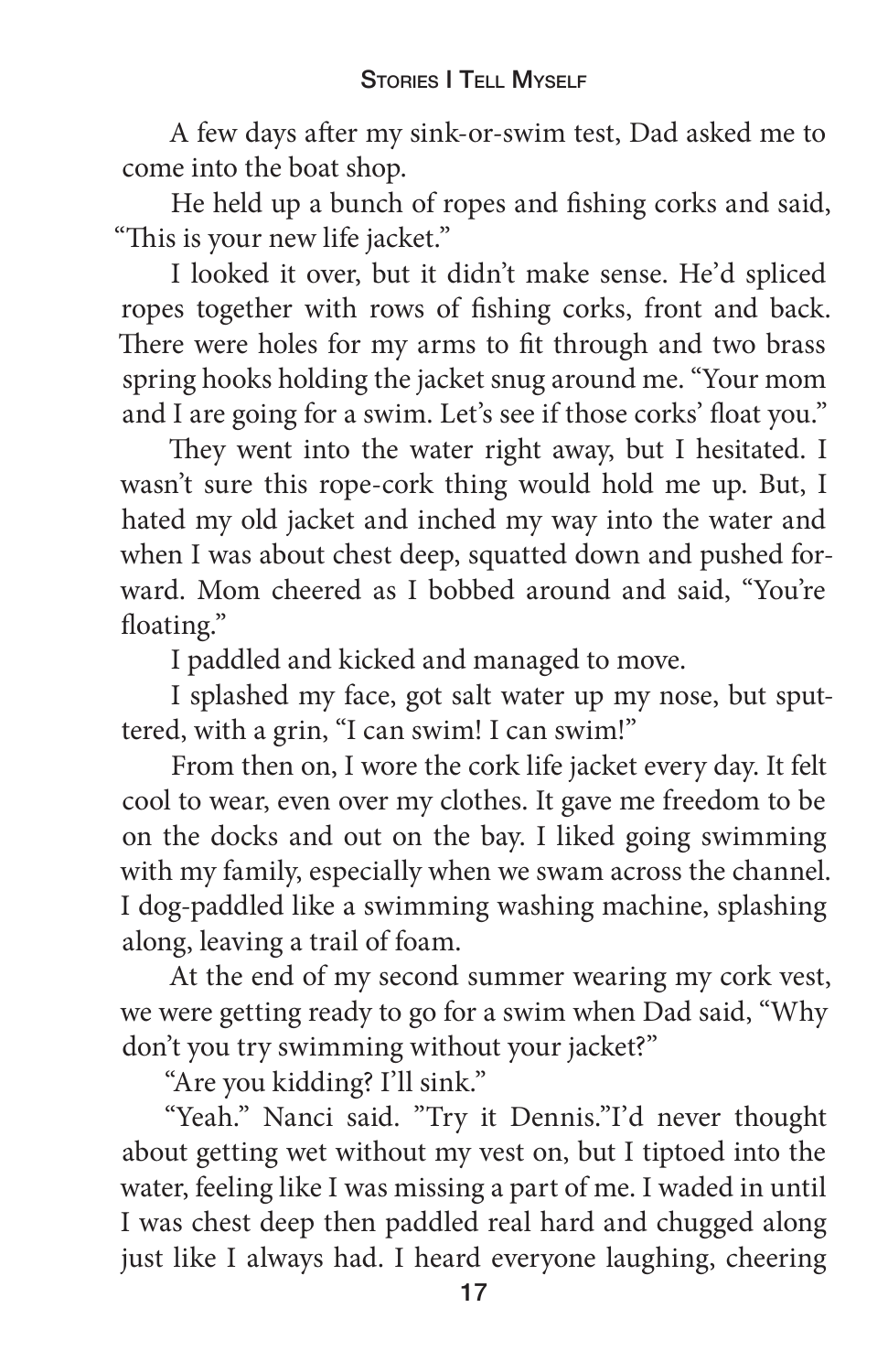and shouting "Hurry!" I was laughing too, but it sounded like howling bubbles. That's when they told me about the disappearing corks.

Dad had been cutting a cork off every so often without telling me. I'd noticed the vest seemed floppy around my chest, but thought it had just stretched out. Over the summers, Dad had cut off a bunch of corks. Everyone knew about the disappearing corks, that's why they laughed and cheered.

I never wore my life jacket again. I'd been wearing it for so long my upper body looked funny. The open places where there were no corks were real tan, but the spots where the corks shaded me left my skin white. My friends said I looked like a giraffe. I didn't mind though, cause I could swim like a fish.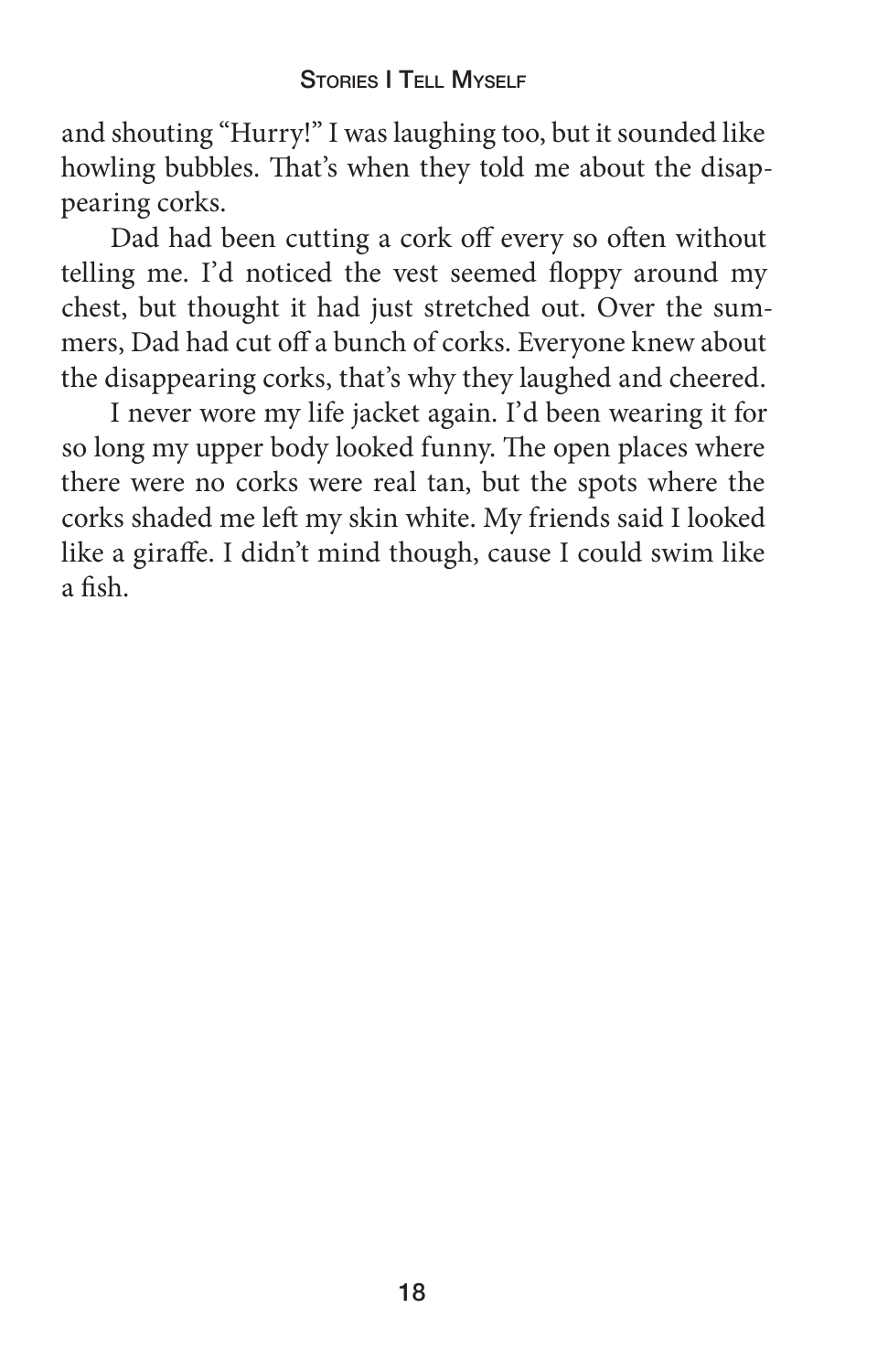

### **Pirates Don't Cry Summer 1944**

There weren't any kids my age living around the boatyard<br>
so I was on my own most of the time.

When I was five Mom got a big stomach, went to the hospital and came home with baby brother Tommy. From then on she was always busy doing the books, taking care of Tommy or helping Nanci bake Girl Scout cookies.

Mom didn't like me hanging around. She'd say, "Dennis you need to go outside and see if you can help your dad."

I wanted to stay and see what they were doing. I liked the smell of cookies. Sometimes I'd sass Mom and she'd get mad and pop me on my butt with her hairbrush.

Sometimes Dad read me a story called *Treasure Island*. I imagined I was Long John Silver, the pirate. He was strong and unafraid. He made me feel strong and unafraid. I dreamed up pirate stories of buried treasure in secret places.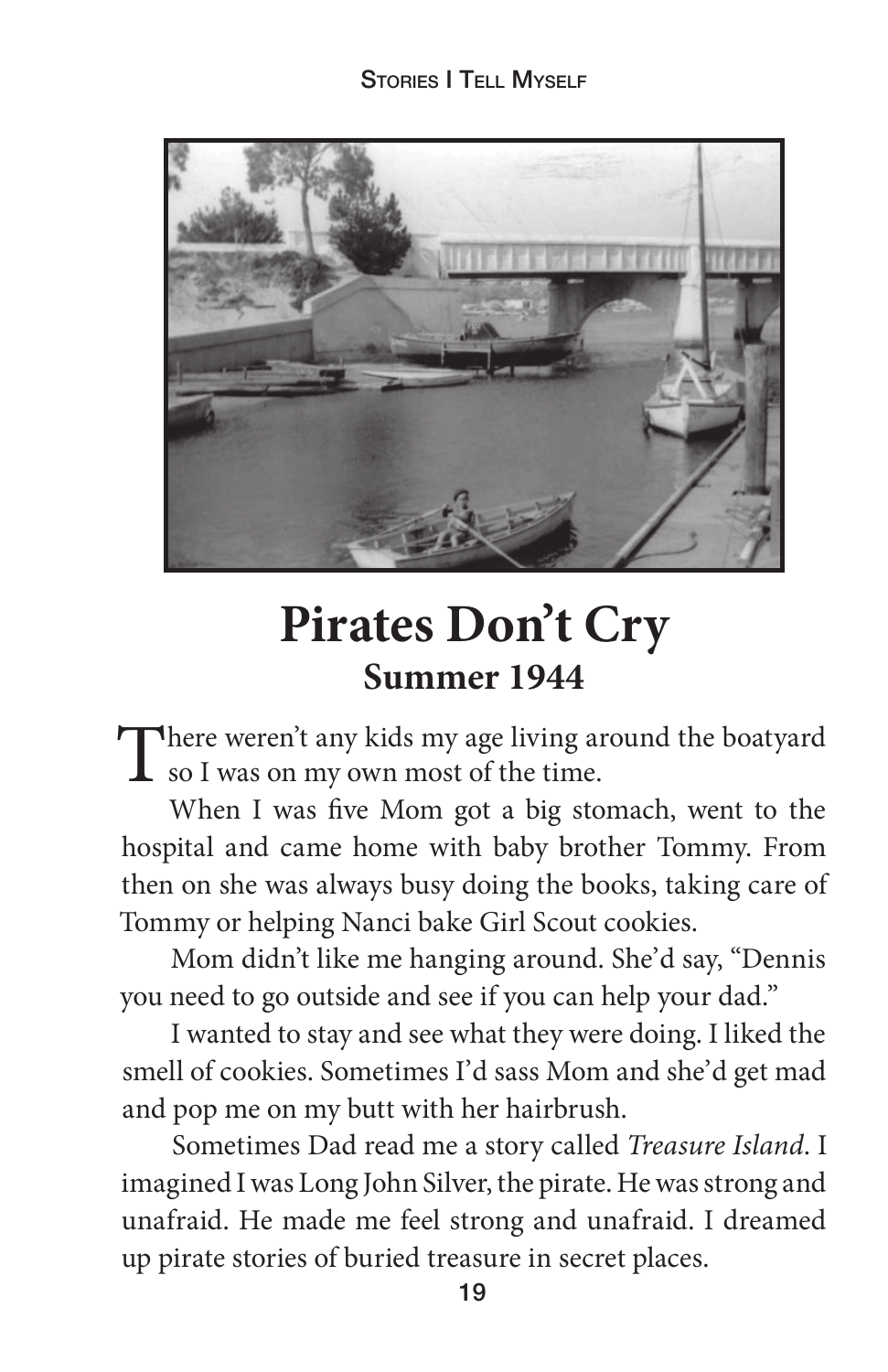#### STORIES I TELL MYSELF

I never wore shoes because I liked how the sand felt. I named my boat the Albatross. I liked the way it sounded. I rigged a sail and the afternoon breeze pulled me down the bay. I was sailing like a pirate.

In first grade, I learned to play marbles. Dad talked about shooting marbles when he was a kid. He had a sack of bullseye agates. We got together after school, smoothed out the sand, drew a circle and each threw in four marbles. We took turns shooting. I really wanted one of those agates. On my first shot I missed and said, "Shhhhhhit."

Dad straightened up and glared at me,

"What did you say?"

"I said Shhhhit."

"I don't want to hear that kinda talk outta you."

"Oh. Okay."

I guessed shhhhhit was a bad word, but everyone at school said it.

Dad took his turn, knocked one of mine out of the circle and put it in his sack.

I lined up another shot, fired and missed and said, "Shhhhhhit." It came out without me thinking, but he thought I was acting smart.

He stood up, grabbed my arm, whirled me around and popped me on the butt so hard, I fell over into the circle.

"I don't ever want to hear you use that kind of language." He picked up his marbles and walked off.

I sifted the sand looking for my marbles and hissing, "Shhhhhhhhhhh."

When Dad got mad he wouldn't talk to me for a few days so, I stayed out of his way.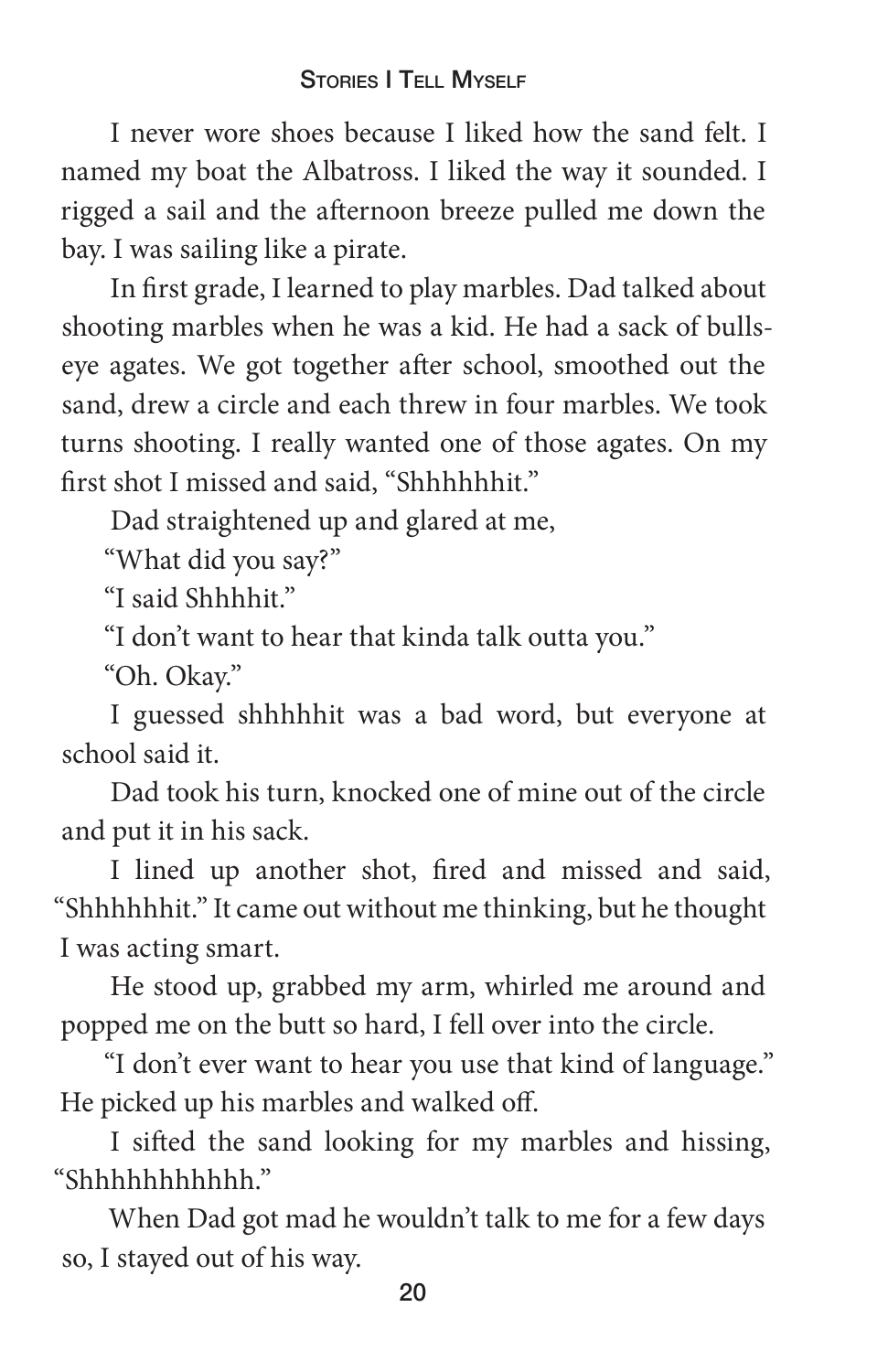### **June 1946**

I made friends with the men working around the yard. Demeo, the mechanic taught me about tools. Carl, the fisherman, showed me how to bait a hook.

Squeaky worked with wood, wore puffy blue pants called bloomers with green tights. He looked like a pirate, said he was French, rode a bicycle and had a funny voice. Thats why everyone called him Squeaky. He always had time to talk to me.

"Hello Denny. Catching any fishies lately?"

"Naw. Not today." I asked why he wore funny-looking hat. "Ya mean my beret?" He took it off and let me hold it. When I lived in the Alps it kept my head warm. I wear it now to keep the sun off.

My wife knits 'em for me." His bald head looked like a big shiny apple. I said, "I like the way it flops to one side without falling  $\mathrm{off}$ ."

"Well I'll see if my wife can knit one up for you."

"Oh, gee, I'd like that." A week later he gave me a green and blue beret, same as his. The fit was snug and it kept my head warm. I even wore it to bed. Squeaky was my friend.

Nadine was the waitress at Norm's cafe next door. She had shiny red fingernails chewed gum and wore a green uniform. I'd go there in the afternoon before the day fisherman came in. She'd follow me over to the glass pie case that had a shelf for each kind of pie: cherry, chocolate, apple, coconut cream. I took my time choosing. Pie cost fifteen cents and I'd save up collecting pop bottles. I always ordered coconut cream. Nadine and I would talk about fishing and who was catching what.

When the cannery was running I went across the street to watch them unload the fish. Everyone was busy and never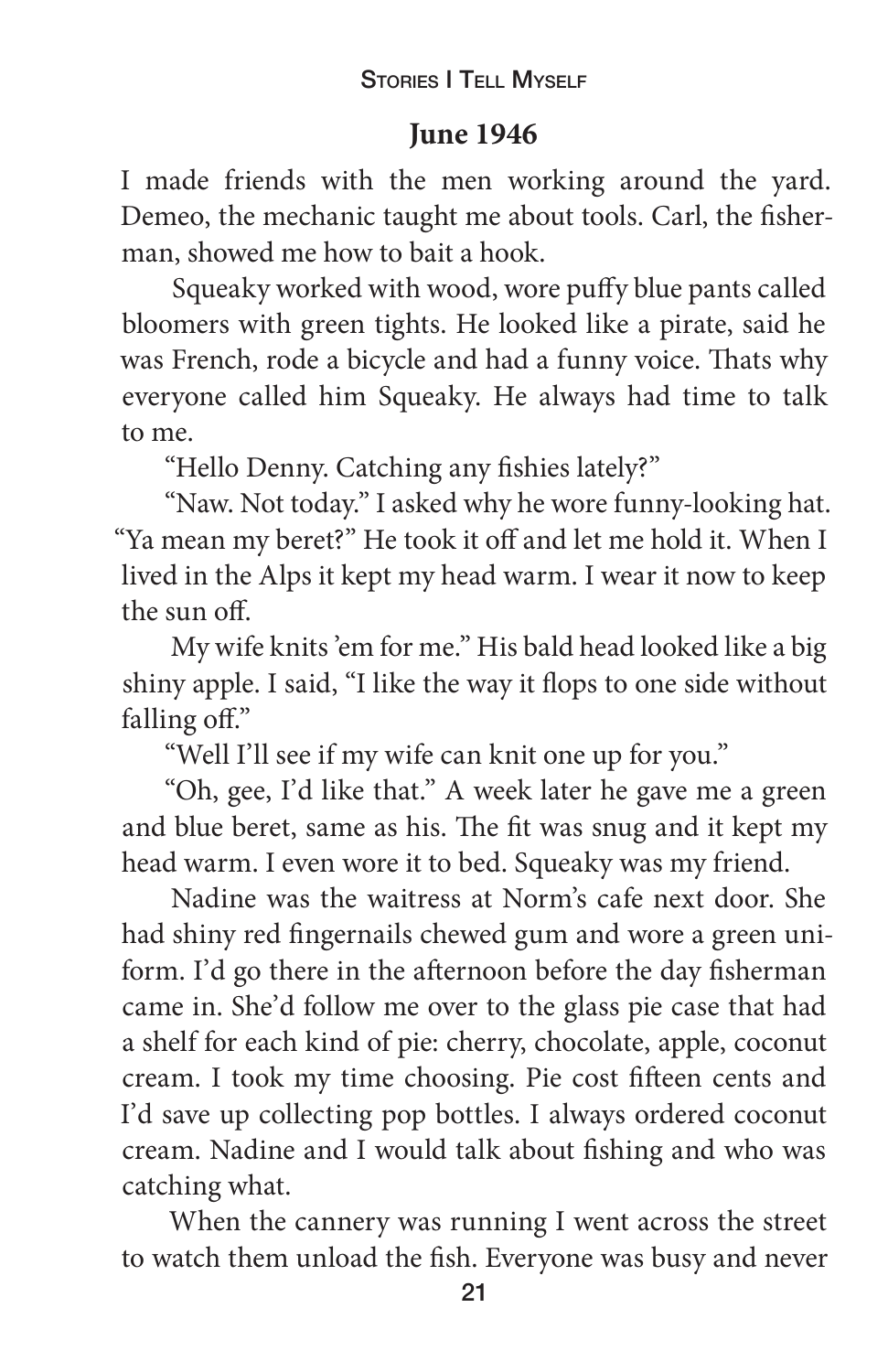seemed to worry about me walking around the conveyors and steam cookers. I'd visit the women cleaning fish. They were always happy to see me.

"Ola Rubio." They'd throw me kisses, giggling and talking in Spanish. I'd smile and wave and move along quickly: I didn't want to get close to the blood and fish guts.

Walking back to the boatyard, I went by the storage units. If the door was open on the end unit, Orlando would be playing his piano. Not wanting to interrupt, I'd ease into the doorway and lean against the wall. He played what he called a "grand piano." It looked as big as a car. He was from a place called Cuba and played at bars and parties for money. He told me how his music could make you move.

"This is a rumba. Can you hear how it feels?"

I'd listen and nod to the beat, "Yeah. I like it."

Then he'd say, "This is a tango," and he'd sway from side to side. His eyes opened wide and he'd nod his head. His fingers moved like little people running back and forth. Then he'd play slow skipping sounds like happy feet. It made me happy—and want to visit Cuba some day.

### **September 1947**

I was out in the boat shop cradled in a big coil of rope that hammocked around me. The smell of hemp, wood shavings and paint thinner filled the air. There were a bunch of National Geographic magazines stacked in the corner. I liked the pictures of white sandy beaches with palm trees and half-naked woman fishing. That's where I saw the albatross, a big sea bird.

Mom hollered from the kitchen,

"Were going shopping. Your dad went to deliver a boat with DeMeo. He'll be right back. You be all right by yourself? I want you to empty the trash. Its got that broken mirror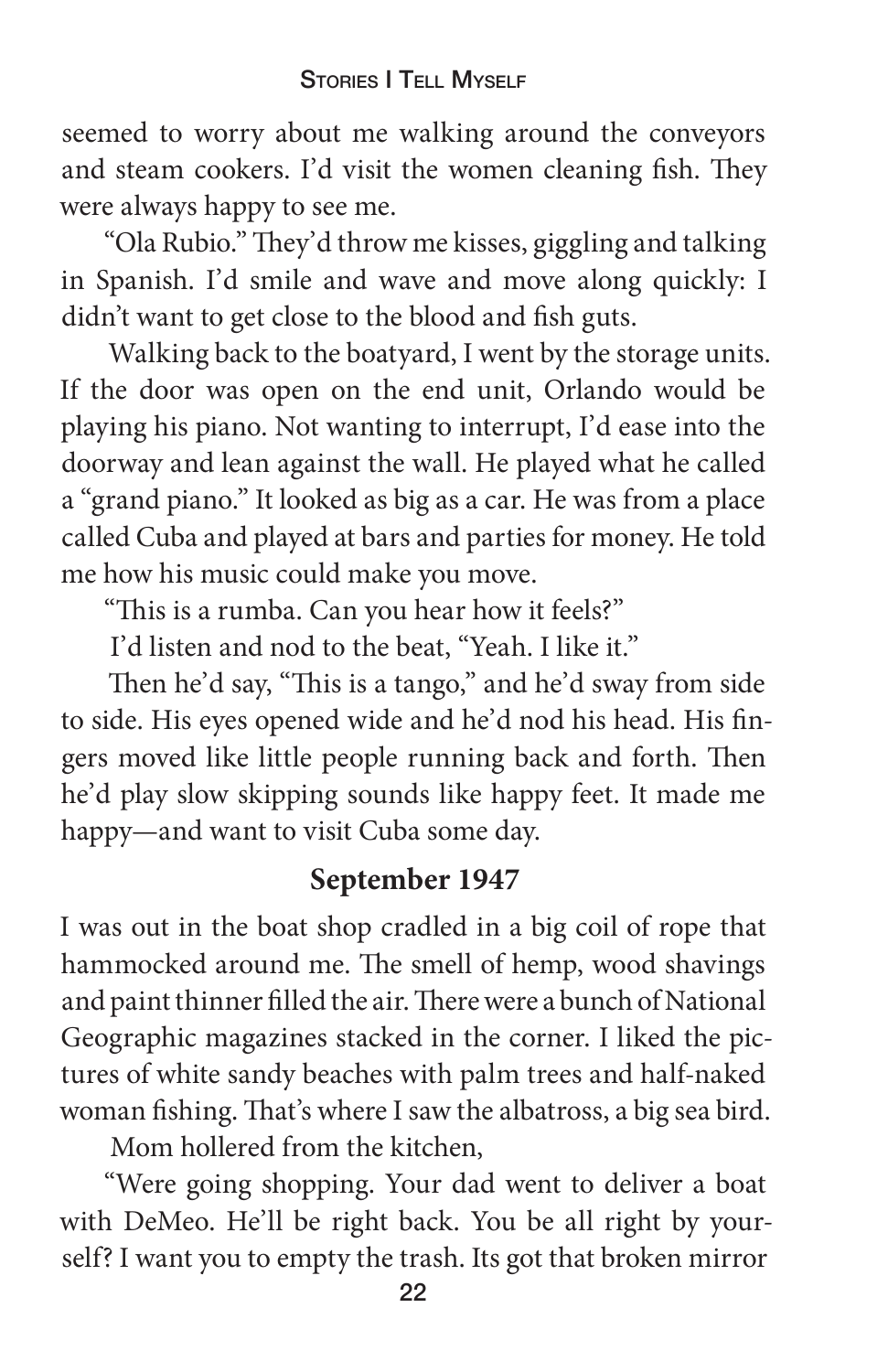sticking out, so be careful carrying it out. Okay? Dennis, did you hear me? Take out the trash."

"Yes, okay. I heard, I heard."

I finished looking at my magazine and went into the kitchen and got a glass of milk. I looked at the trash box with those slivers of broken mirror sticking out.

I could see myself in a piece of the mirror. I had a crooked mustache. I took another sip to even it up then wiped it off on the table cloth.

I picked up the trash box. It was heavy, but there were hand hole's on each side so I had a good grip on the box. I carried it over to the door, pressed the box against the wall with my knee and turned the doorknob. As the door began to open the box slipped. I grabbed for the hand hole, but a sliver of mirror speared my arm below my elbow. I jerked back. The box and I slid to the floor. I looked at my arm. There was a big gash with stuff bulging out and blood dripping off my elbow. I pressed my hand over the cut and squeezed tight. Every muscle in my body squeezed tight. It didn't hurt, but I worried. Should I find someone to help me? Who?

I'd never had such big a cut. I lifted my hand and took a peek. It really was a big cut. I put my hand back to stop the bleeding. It made my stomach sick. I sat on the floor holding my arm, waiting for someone to come.

The shadows moved up the fence outside the window. The room grew darker. Maybe I'll die, I thought. I'd seen dead animals and fish with their stuck-open eyes and stiff bodies. I wiggled my toes and blinked, trying to see in the dim light. I guessed I was still alive. The lights came on in the parking lot next door. I shivered, choking back the urge to cry. Tears ran down my face. Babies cry, I thought. Pirates don't cry. Tears are like the rain, they just happen.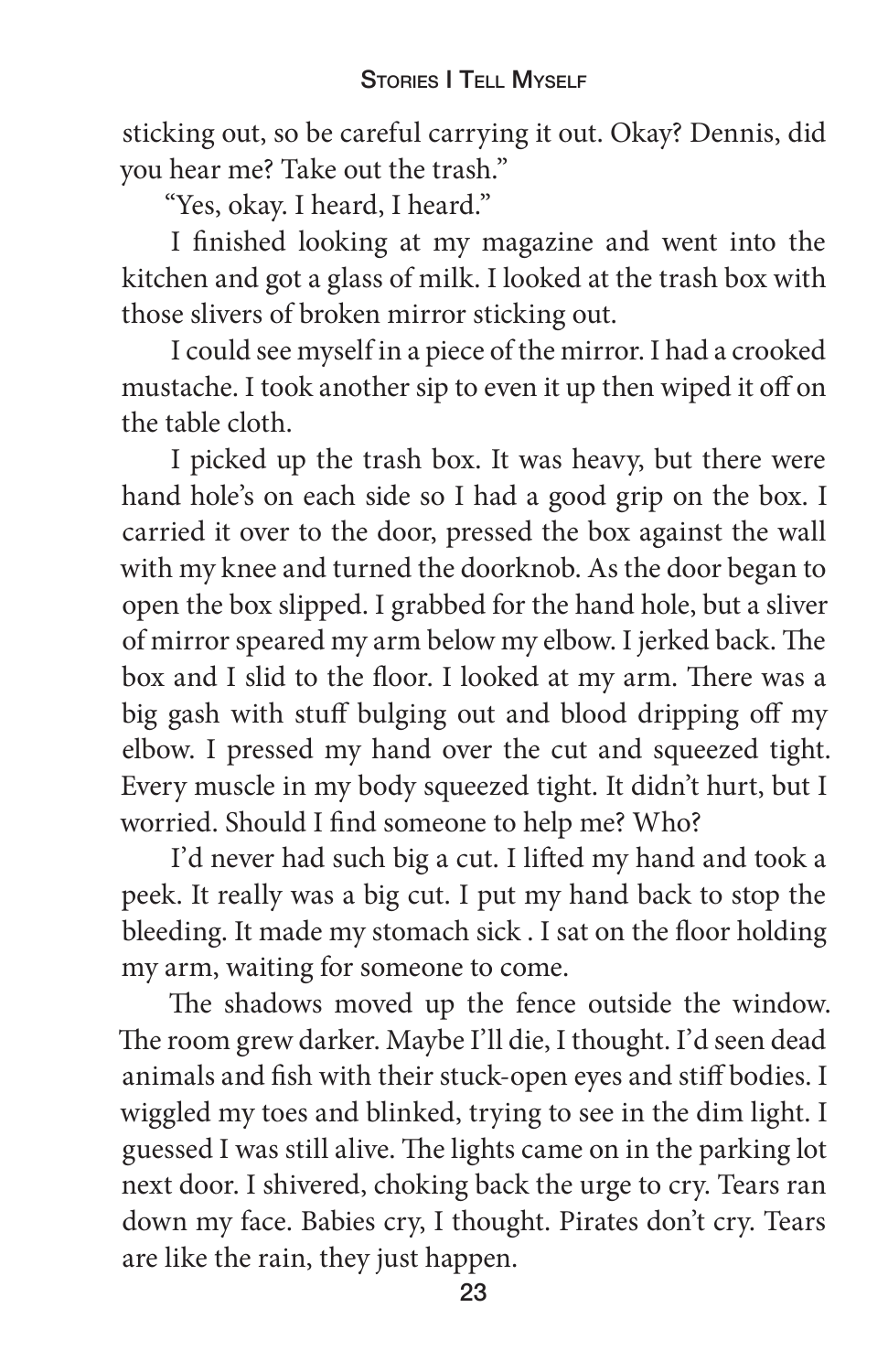#### STORIES **I TELL MYSELE**

I heard a car drive up. The door opened and banged into the trash box as Nanci and Mom came in carrying Tommy and the groceries.

"Why are you sitting on the floor?" Nanci asked.

"I got, ah, I got a cut on the glass on my arm."

Mom handed Tommy to Nanci and knelt down, "Let me see, dear." I lifted my hand and showed her the gash. It didn't bleed but dried blood was on my arm and hand. As Mom washed the cut with salty water pirate strength made me strong.

"When did this happen?"

"Right after you left." Saying those words I realized how long I'd been alone. "Dad never came back."

Mom gathered up the tissue and bloody wash water, saying "I've got to start dinner." She left me sitting on the couch. It felt good not being alone. Nanci came and sat next to me, "Does it hurt, Denny?"

"Naw." I didn't want her to think I was a whiner. I straightened up and hugged my arm to my side.

Nanci put her arm over my shoulder and said, "I'm so sorry you hurt yourself. You'll be okay."

I couldn't think of what to say so I stared at the floor. I smelled onions cooking. I heard a seagull squawking down on the dock. Or maybe it was an albatross?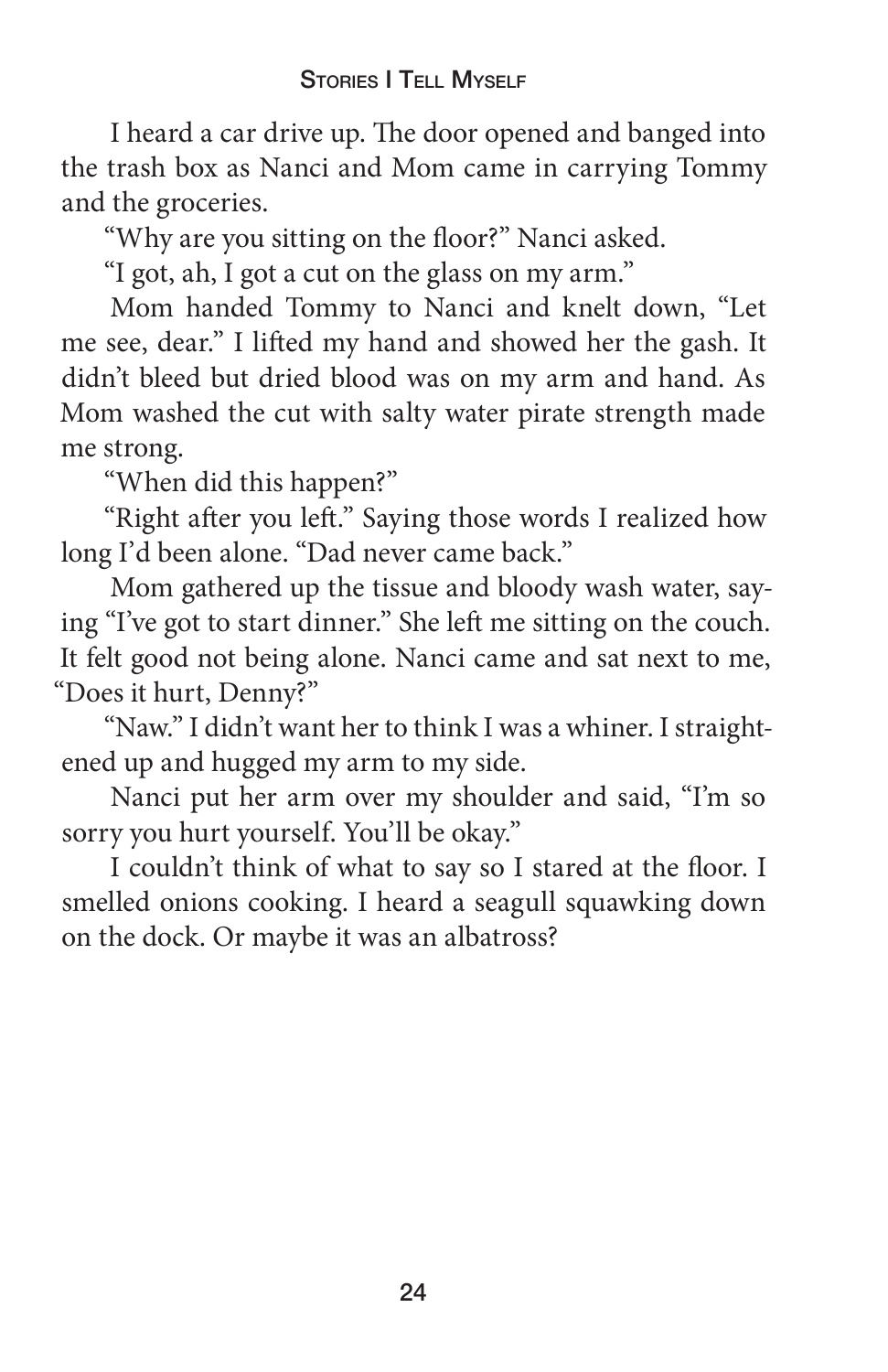

### **That Core-Pearl Incident 1946**

Twas excited about going to first grade. I'd be with kids my **L**age and learn to play marbles and kickball. It was a big change from playing around the docks by myself all day. I was a beach kid; tan, barefoot and the fastest runner in our class. If another kid got pushy, I wasn't afraid to stand up for myself. Jack Buck hired me as his bodyguard when kids were picking on him. I earned 25 cents a week.

My first grade teacher, Mrs Kelly, was nice. She smelled good and had blue eyes like Mom. She'd see me drawing and say, "Dennis, we'll be drawing this afternoon. Please get out your workbook and turn to page five."

I'd drag it out and start thinking about being a pirate and doodling pirate faces. Mrs Kelly would help me get started so I didn't get behind. With her help, I started to learn to read and write letters and numbers.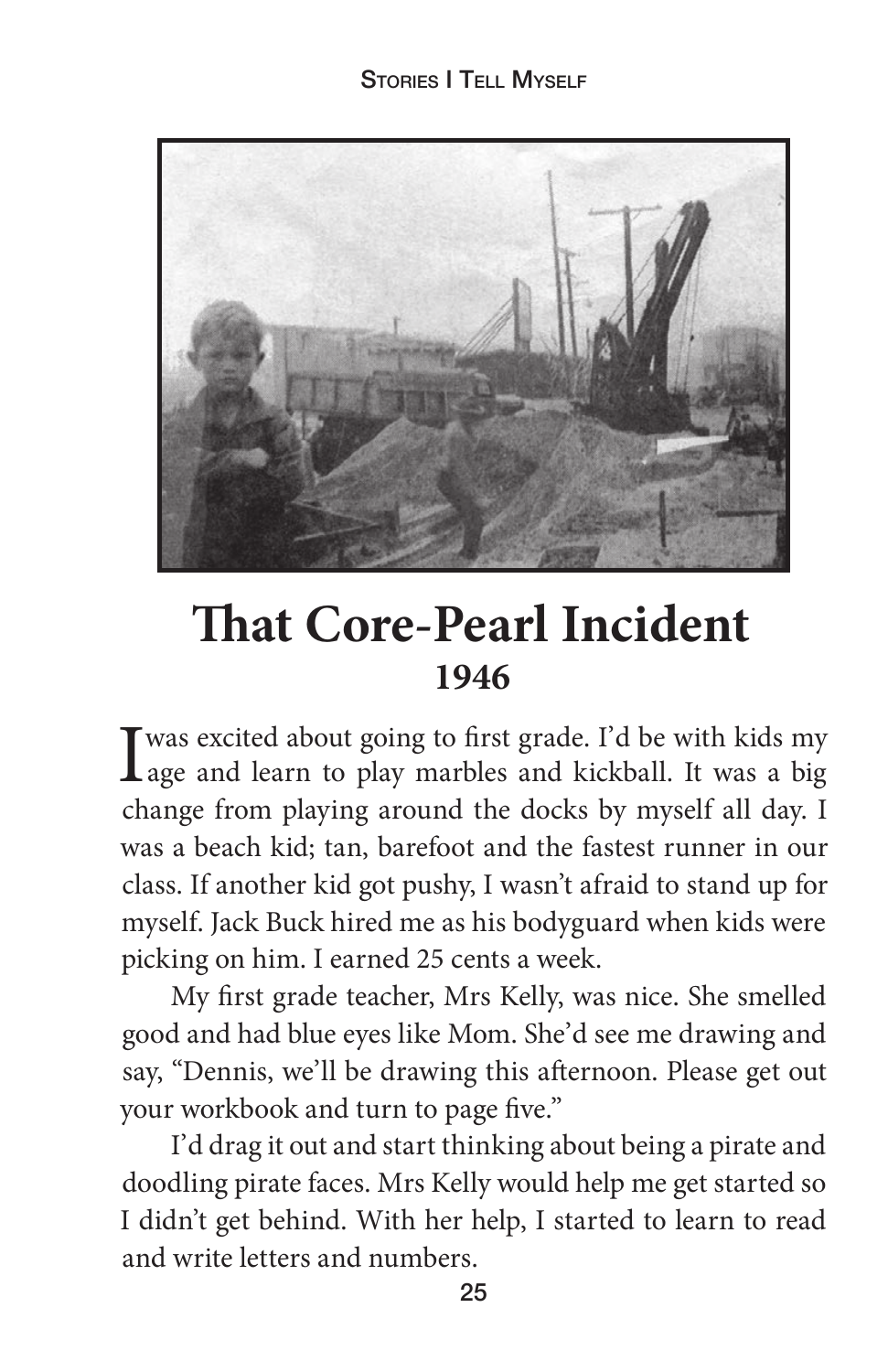#### STORIES I TELL MYSELF

The next year Miss Wilson was my teacher. She had short fuzzy gray hair, a wrinkly face and never smiled. She was strict. When we didn't pay attention she banged her ruler on the desk. A lot of the kids were ahead of me in their workbooks. There wasn't time for drawing pictures. Miss Wilson was too busy to help me. I wanted to be part of the class exercises, but kept bumbling the answers.

Letters and numbers didn't make sense. Why were "to" and the number "2" different? Or the letter "U" and the word "you" different? I spent so much time studying the differences, my thinking got jammed up, leaving me spinning like a dust devil. I got so tired of embarrassing myself that after two weeks I stopped trying. I didn't like sitting around writing squiggly things anyway. I started goofing around and being silly. It was more fun making kids laugh.

Miss Wilson asked us to spell words and she'd draw a picture on the board. "What sound does a duck make?"

I couldn't spell it, but flapped my arms and quacked. Everyone laughed. She walked back to where I sat. "Stand up, young man. Now repeat to the class what you said."

She wasn't much taller than I. I said,

"You quack like a duck."

Everyone laughed. I stood there smiling, thinking how funny I'd been.

Then she slapped my face real hard. In a flash I slapped her right back. There was a long silence. She adjusted her glasses, grabbed my arm, and dragged me out of the room and down to the office. She talked to a woman behind the counter. Then left me and went into another room.

A few minutes passed and Mr. Pickens, the principal, came out. He was tall, wore a suit and had mackerel eyes. He never blinked. "Dennis, come into the office."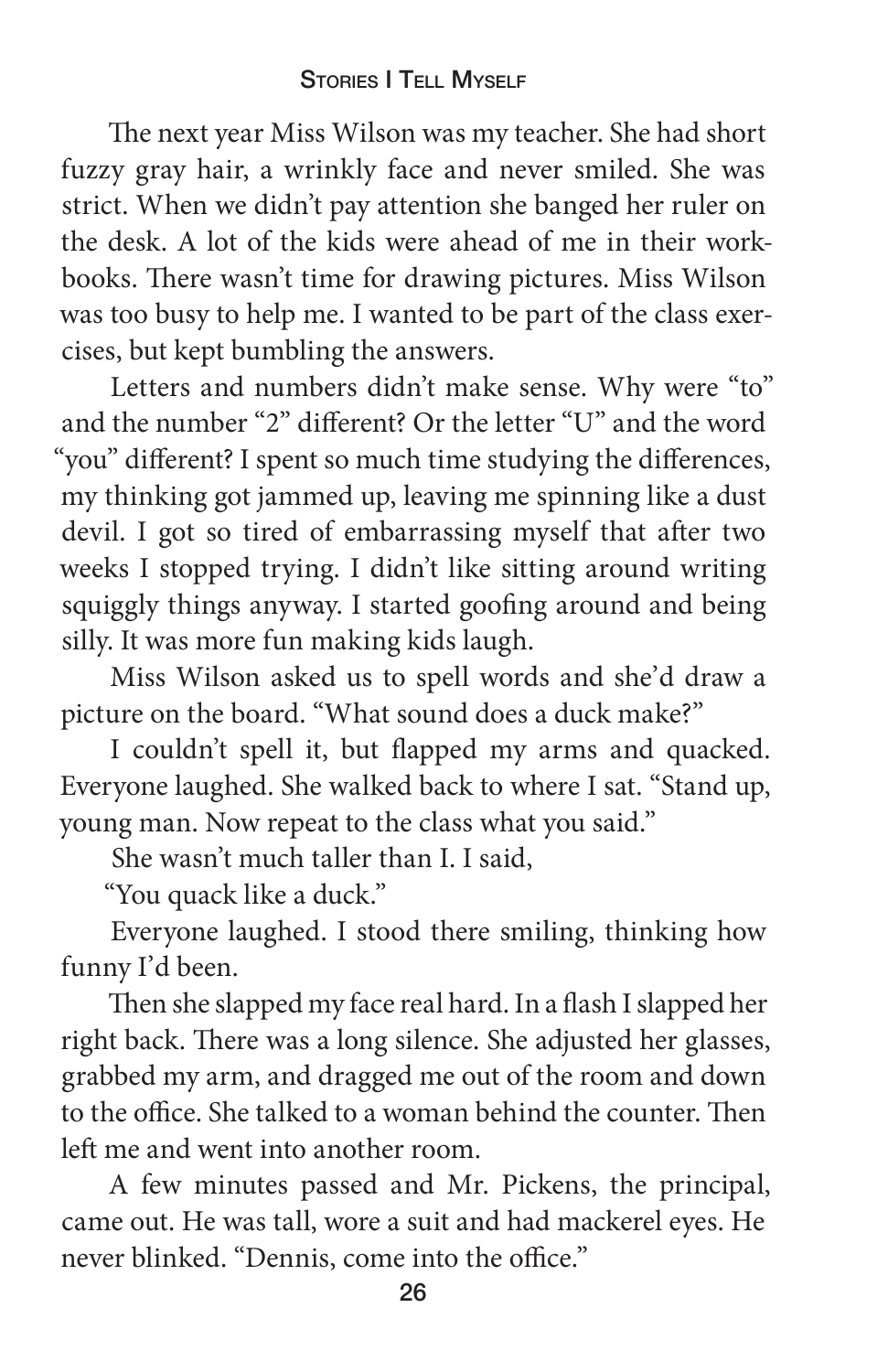I sat across from Miss Wilson in an oak chair so big my feet hardly touched the floor.

"Miss Wilson tells me you slapped her and have been disrupting the class."

"Yeah, but she…."

Mr Pickens raised his hand. "I've heard what happened. Your parents will be here shortly."

"Oh, gosh." I thought. "They're not gonna like coming down here"

The principal and Miss Wilson left the room. I sat kicking the air, hearing the recess bell and kids laughing and yelling on their way outside.

I sat alone and waited. That old crab! She shouldn't slap people, I thought. It wasn't right. If someone hits you, you hit back. I'd seen fighting on the dock. That's what men did.

A
er a while the door opened and Mom and Dad and Mr. Pickens came in. He told them what had happened. "We suggest core-pearl punishment in situations like this."

Mom and Dad nodded. Dad looked at me and said, "Dennis needs to learn to behave."

Mr. Pickens stood up and asked my folks to wait in the front office. He opened a closet door and brought out a thing that looked like a small ironing board with holes in it.

I wasn't sure how core-pearl punishment worked, but I guessed that ironing board thing was just a big version of Mom's hair brush.

Mr. Pickens said, "Dennis, come over here and put your hands on the desk and look straight ahead.

He smacked my behind so hard spit shot out of my mouth. I yanked in a breath, shivering as stings ran down my legs. I'd never felt such pain. There was no way to escape.

Mr. Pickens put the core-pearl thing back in the closet. "Hopefully this will teach you to behave. Do you understand?"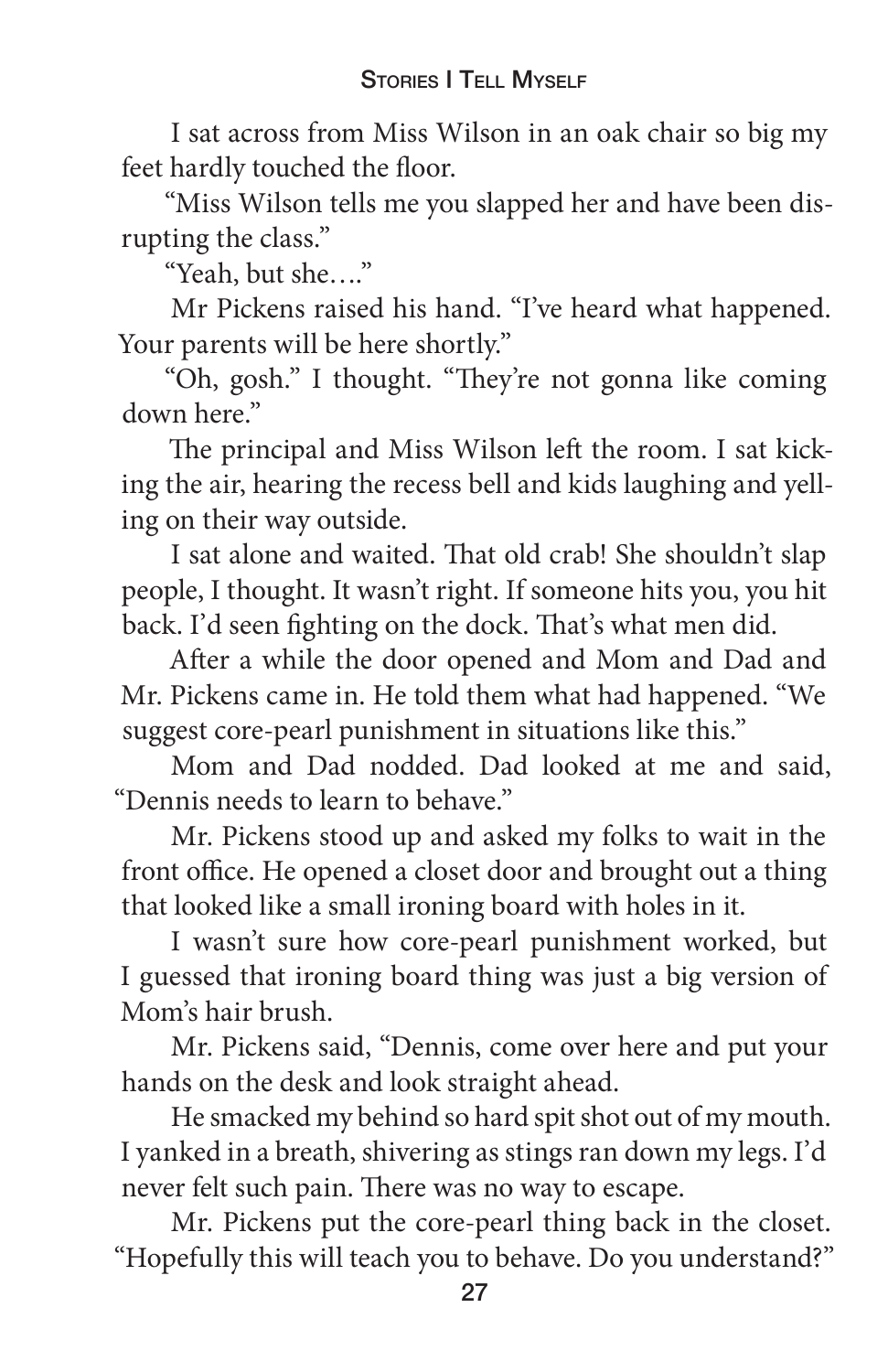I looked down, nodding. The room and Mr. Pickens blurred around me. I was shaking.

As we drove home, Dad said, "You're going to have to learn some manners."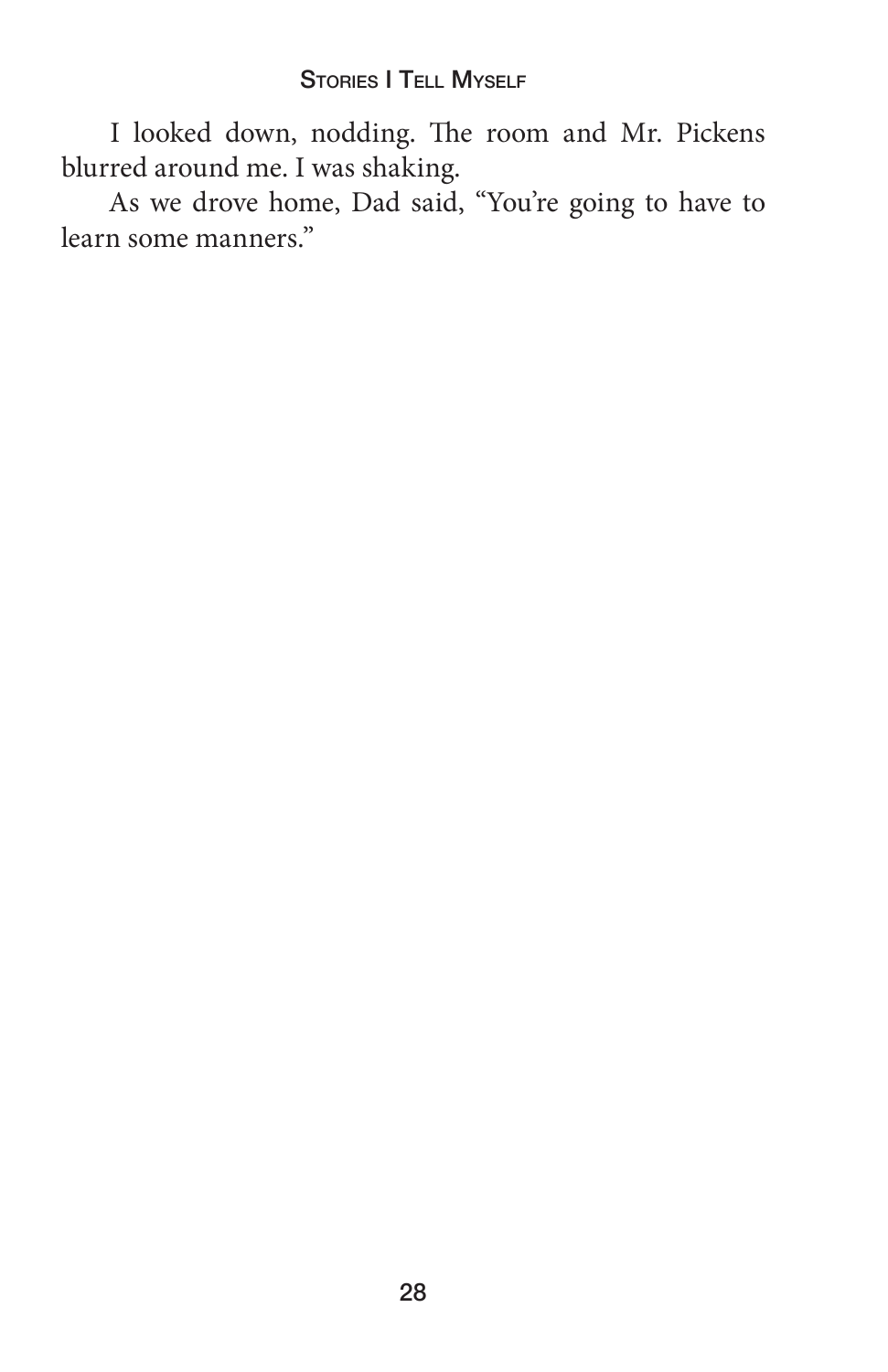#### STORIES **I TELL MYSELE**



### **I Want to Be Normal September 1947**

The day I got in trouble with my second grade teacher Mom<br>and Dad lowered the boom on me. After dinner, Dad said, "Your mother and I are disappointed in you. We don't like getting calls from the principal telling us you've been causing trouble. This is a small town and it makes us look bad. I don't want people thinking we don't respect the law. Do you understand?"

"I guess so."

"Your mother is a Girl Scout leader and doesn't want people to think you're a troublemaker. You've got to learn to mind your manners."

"But that teacher hit me."

"That doesn't matter. Mrs Wilson is the teacher and you do what she says.

"Is that clear?"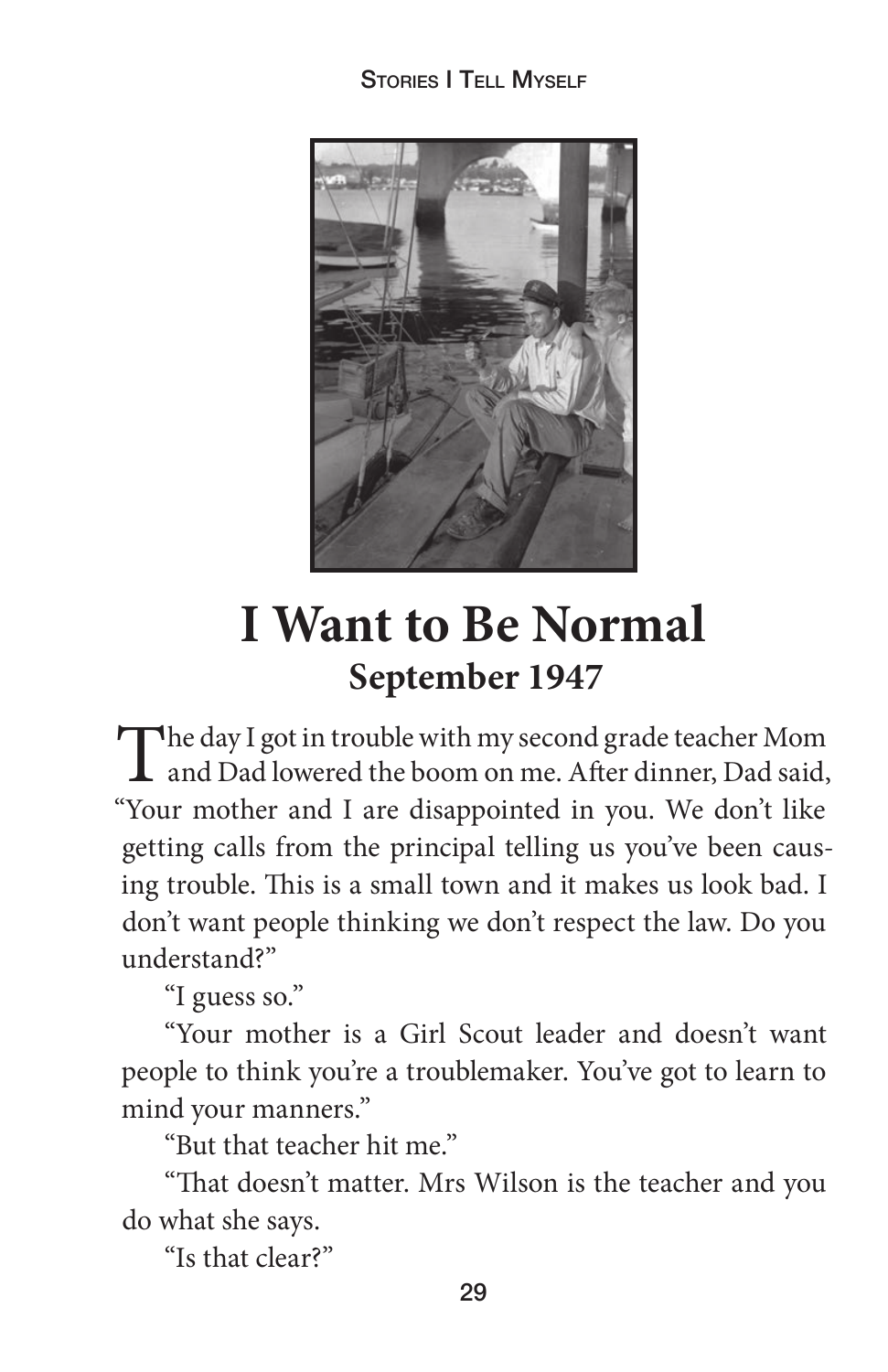Mom didn't like shouting and getting mad. She left that to Dad. But, she had a way of pinching her lips together and squinting that told me she didn't like what I'd done. Dad made me sit next to him at dinner. I'd start eating and the next thing, BONK, he'd bounce his fork on my head and say, "Sit up and get your elbow off the table."

If I forgot to say please or thank you the fork flashed overhead. BONK.

In class, I moved to the back row and kept quiet. Newport Grammar School had long dark halls and every time I came in from recess it felt like I was being swallowed up. I didn't know why I had trouble learning to read and do math like other kids. When the teacher called on me, I got jittery, stuttering and mumbling things I'd heard, but didn't understand while the class stared at me. I hated looking like that. I wanted to be normal like other kids. I got lost when the teacher talked too fast: it made my insides tight.

Sometimes I felt like crying, but because I was seven I acted tough. I was a beach kid; grown up for my age and stronger than most. I rode my bike two miles to school and went barefoot. I could take care of myself, but when it came to schoolwork something was wrong with me. I watched and listened to the teacher, but couldn't connect what she said to the questions on the test. It was like falling in the dark and not having anything to hold onto. I kept falling over and over. I didn't like being a dumb kid. Being bonked at the dinner table and embarrassed in class made me sad and afraid and angry all at the same time. My feelings closed in on me one day sitting alone on the back porch and realized if I couldn't keep up in school I'd fall behind and die. It was my secret fear from then on.

I was determined to be like other kids. I was always first in from recess because nobody wants to be around a slow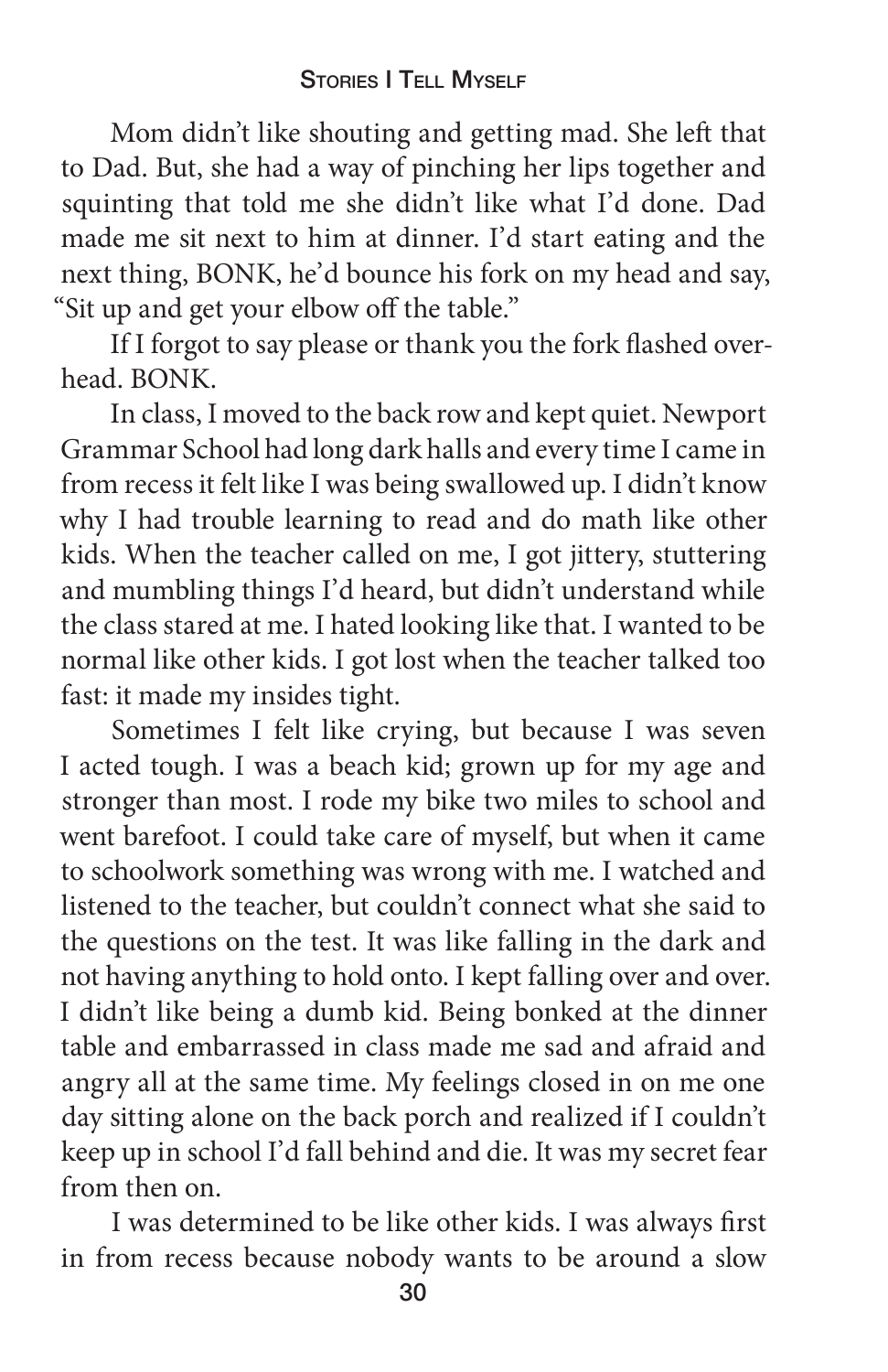kid. Always handed in my homework on time, even if it was wrong. When I could I'd copy other kids' answers on tests. I always raised my hand to be teacher's helper. I'd sit by the hall door to be first in line for lunch. During recess I was good at kickball. I liked being a winner.

Dad and I didn't do much together, but he always had a job for me. He pestered me about rules and doing things his way. "You left the light on in the garage again and you didn't put the flashlight back where I told you."

If I did something really bad he'd yell at me and then give me the cold shoulder for a couple of days. He'd only made it through tenth grade and didn't like helping me with my homework. Mom had gone to college and knew school was important. She always signed my report cards and when the teacher's comments said I was falling behind she'd set up special time after school for me to work with Mrs. Carlson. She was a retired school teacher. Her soft voice and gentle manner helped me figure out spelling and reading problems and she always had cookies and milk after my study time.

I was getting along okay remembering my manners and staying out of trouble, until one evening when I was late for dinner. Everyone was sitting around the table waiting for me. I slid into my chair and Dad asked, "Don't you know when it's dinner time?."

"Yes. Six o'clock."

"Where have you been?"

"I was over at Richard's Market looking at funnies."

"Didn't you see what time it was?"

"Yes, but I didn't know what the clock was telling me."

"You're eight years old and you can't tell when it's six o'clock?" He stared at me the way my teacher did when I didn't know the answer, and said, "You're not going anywhere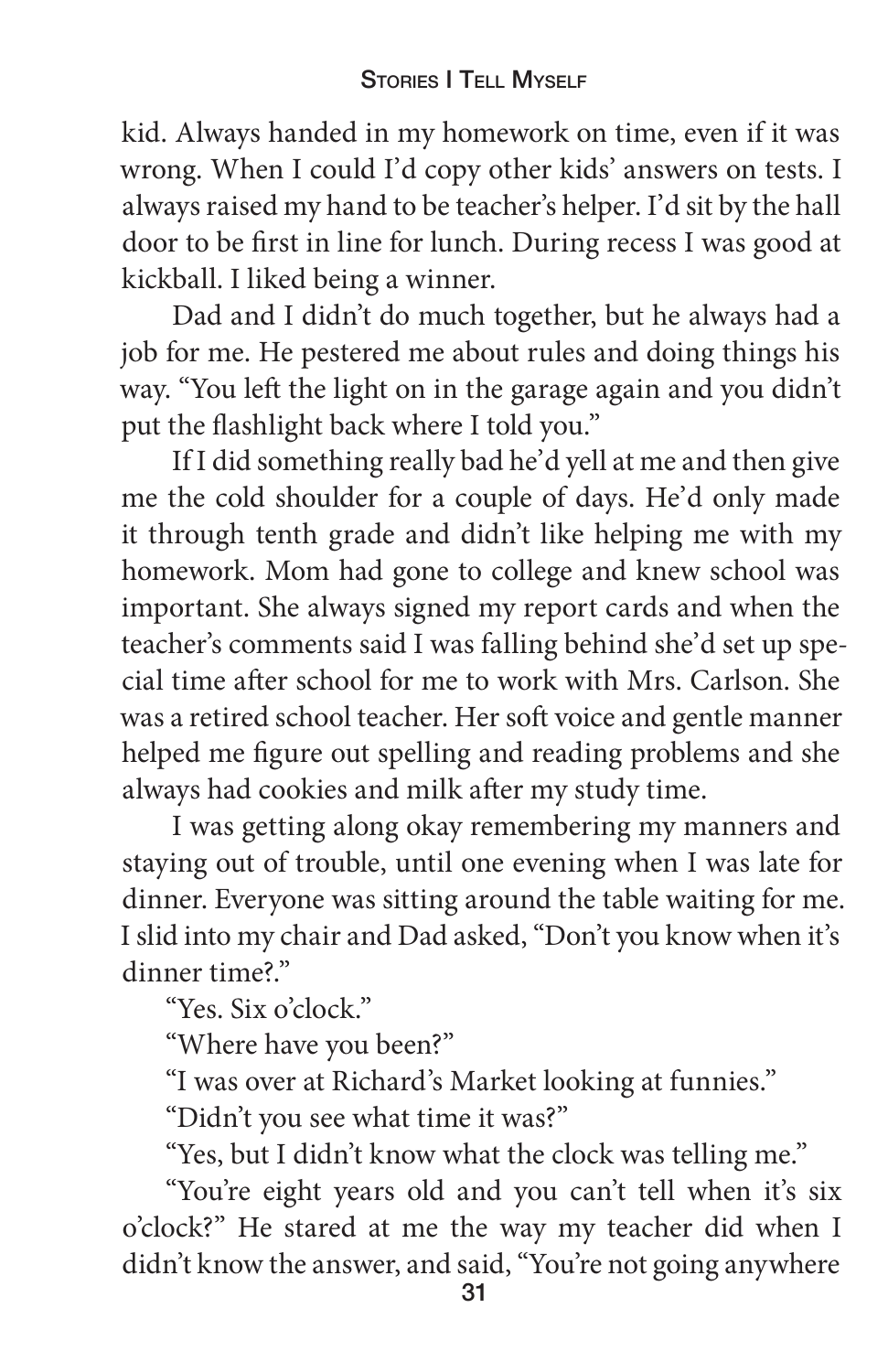until you know how to tell time. That includes the matinee tomorrow."

I sank into my seat and wanted to disappear. Gee. Not going to the matinee was worse than getting bonked. I had to know if Flash Gordon and Dr. Zarkoff rescued Dale. After dinner I went to my room and sat on my bed and looked at the clock. Nanci knocked and poked her head in.

"Denny, I can help you learn to tell time."

"Oh. I don't know. I get mixed up thinking about it."

"Don't worry. It's not hard to do. I'm going over to Julies, but let's get up early in the morning and I'll help you."

"Okay. Wake me up." Nanci and I did secret things together like making sugar-cinnamon-butter toast and eating baking chocolate when Mom and Dad went out.

The next morning she brought her Big Ben windup clock to my room and changed the time back and forth explaining before the hour and after the hour and how to count quarter hours and then minutes. She'd repeat things over and over when I didn't understand. I finally got the hang of it. Mom tested me and I got to go to the show that afternoon.

Mom had started working at the Newport Press selling advertising, so she wasn't home much. I got bored hanging around the house and started doing stupid things. Some neighborhood kids and I messed up freshly poured concrete. They blamed it on me and Dad worked late into the night smoothing it out. I got caught smoking cigarettes and messed around with matches building a fire with pine needles. The wind spread the flames and burned up the tree at the entrance to the Lido Island bridge. The fire department came around asking questions.

After that I dropped a ten-pound dirt clod on the sun roof of the Balboa Ferry as it came out from under the bridge. I guess someone saw me do it because the police pulled in